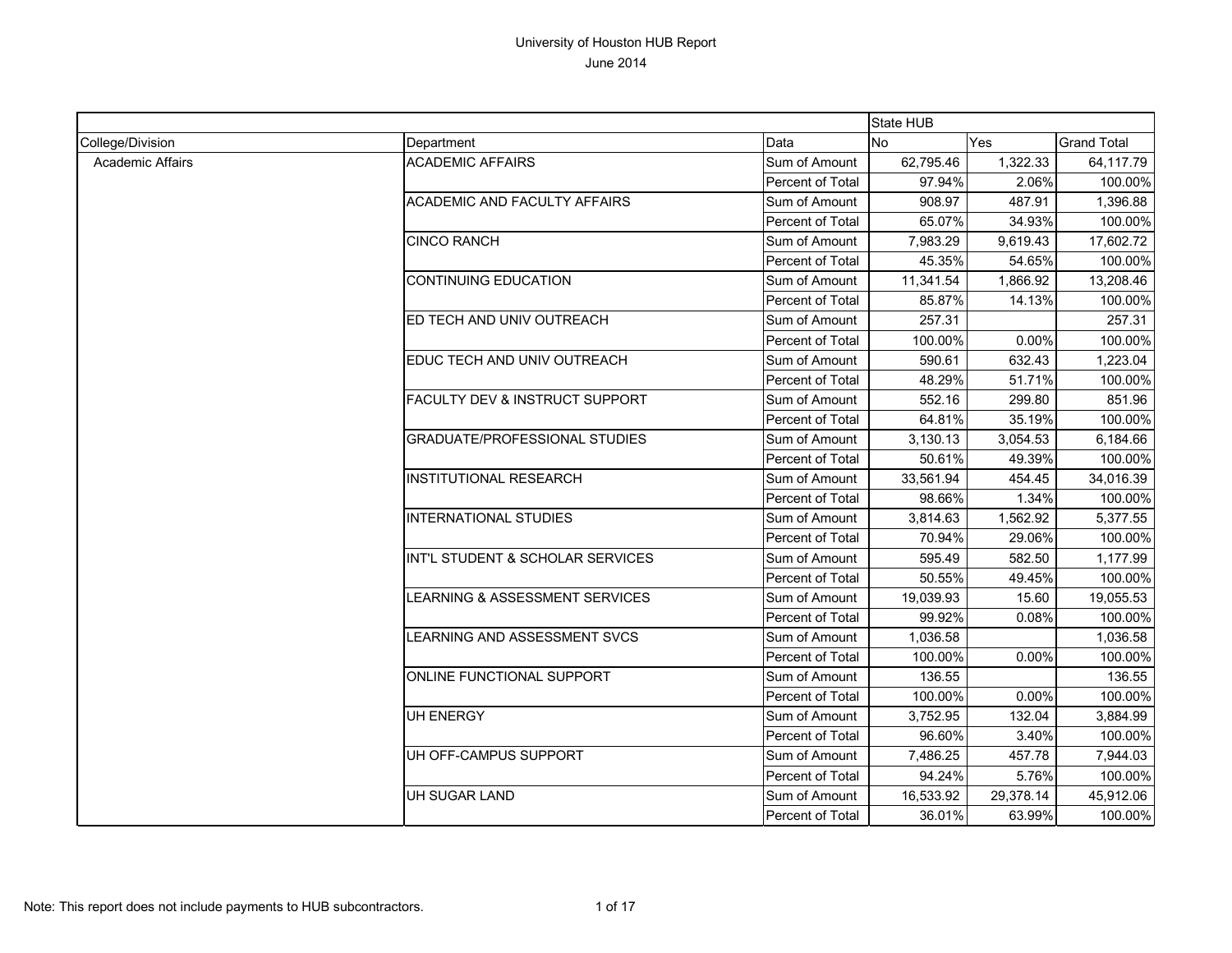|                                   |                                               |                         | <b>State HUB</b> |            |                    |
|-----------------------------------|-----------------------------------------------|-------------------------|------------------|------------|--------------------|
| College/Division                  | Department                                    | Data                    | No               | Yes        | <b>Grand Total</b> |
| Academic Affairs                  | UNDERGRADUATE SCHOLARS                        | Sum of Amount           | 675.92           |            | 675.92             |
|                                   |                                               | Percent of Total        | 100.00%          | 0.00%      | 100.00%            |
|                                   | UNDERGRADUATE STUDIES                         | Sum of Amount           | 31,978.33        |            | 31,978.33          |
|                                   |                                               | Percent of Total        | 100.00%          | 0.00%      | 100.00%            |
|                                   | <b>WRITING CENTER</b>                         | Sum of Amount           | 232.01           | 530.38     | 762.39             |
|                                   |                                               | Percent of Total        | 30.43%           | 69.57%     | 100.00%            |
| Academic Affairs Sum of Amount    |                                               |                         | 206,403.97       | 50,397.16  | 256,801.13         |
| Academic Affairs Percent of Total |                                               |                         | 80.38%           | 19.62%     | 100.00%            |
| Administration and Finance        | <b>ADMINISTRATION &amp; FINANCE</b>           | Sum of Amount           | 1,451.46         | 559.94     | 2,011.40           |
|                                   |                                               | Percent of Total        | 72.16%           | 27.84%     | 100.00%            |
|                                   | <b>AUXILIARY SERVICES OPERATIONS</b>          | Sum of Amount           | 224,418.59       | 490.22     | 224,908.81         |
|                                   |                                               | Percent of Total        | 99.78%           | 0.22%      | 100.00%            |
|                                   | <b>BUDGET</b>                                 | Sum of Amount           | 601.88           | 192.52     | 794.40             |
|                                   |                                               | Percent of Total        | 75.77%           | 24.23%     | 100.00%            |
|                                   | <b>BUSINESS SERVICES</b>                      | Sum of Amount           | 1,522.95         | 1,752.41   | 3,275.36           |
|                                   |                                               | Percent of Total        | 46.50%           | 53.50%     | 100.00%            |
|                                   | <b>BUSINESS SERVICES PLANTOPS</b>             | Sum of Amount           | 2,256.12         | 595.23     | 2,851.35           |
|                                   |                                               | Percent of Total        | 79.12%           | 20.88%     | 100.00%            |
|                                   | CENTRAL FACILITY SERVICES                     | Sum of Amount           | 5,477.78         | 56.91      | 5,534.69           |
|                                   |                                               | Percent of Total        | 98.97%           | 1.03%      | 100.00%            |
|                                   | <b>CULLEN PERFORMANCE HALL</b>                | Sum of Amount           | 182.69           |            | 182.69             |
|                                   |                                               | <b>Percent of Total</b> | 100.00%          | 0.00%      | 100.00%            |
|                                   | <b>ENTERPRISE SYSTEMS</b>                     | Sum of Amount           | 191,909.12       | 35,985.67  | 227,894.79         |
|                                   |                                               | <b>Percent of Total</b> | 84.21%           | 15.79%     | 100.00%            |
|                                   | <b>ENVIRONMENTAL HEALTH RISK MGMT</b>         | Sum of Amount           | 2,948.35         | 253.86     | 3,202.21           |
|                                   |                                               | Percent of Total        | 92.07%           | 7.93%      | 100.00%            |
|                                   | <b>FACILITIES MANAGEMENT</b>                  | Sum of Amount           | 52,964.83        | 126,645.00 | 179,609.83         |
|                                   |                                               | Percent of Total        | 29.49%           | 70.51%     | 100.00%            |
|                                   | <b>FACILITIES OPERATION &amp; MAINT</b>       | Sum of Amount           | 43,165.41        | 3,673.05   | 46,838.46          |
|                                   |                                               | Percent of Total        | 92.16%           | 7.84%      | 100.00%            |
|                                   | <b>FACILITIES PLANNING &amp; CONSTRUCTION</b> | Sum of Amount           | 6,774,679.27     | 110,501.70 | 6,885,180.97       |
|                                   |                                               | Percent of Total        | 98.40%           | 1.60%      | 100.00%            |
|                                   | FINANCE-A&F                                   | Sum of Amount           | 5,230.46         | 1,370.38   | 6,600.84           |
|                                   |                                               | Percent of Total        | 79.24%           | 20.76%     | 100.00%            |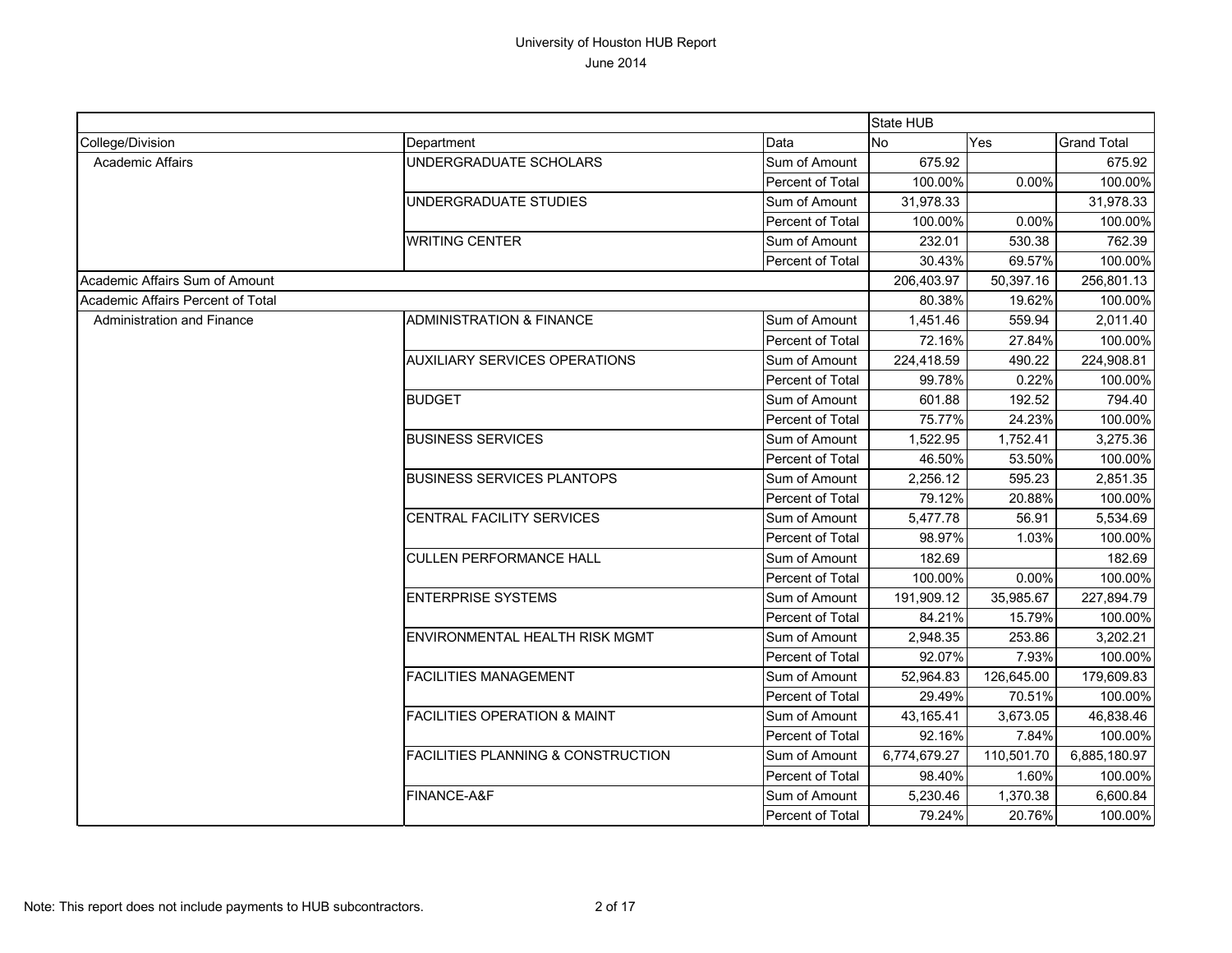|                            |                                       |                  | State HUB    |            |                    |
|----------------------------|---------------------------------------|------------------|--------------|------------|--------------------|
| College/Division           | Department                            | Data             | No           | Yes        | <b>Grand Total</b> |
| Administration and Finance | <b>FINANCIAL REPORTING</b>            | Sum of Amount    |              | 4,000.00   | 4,000.00           |
|                            |                                       | Percent of Total | 0.00%        | 100.00%    | 100.00%            |
|                            | FIRE LIFE SAFETY SERVICES             | Sum of Amount    | 2,513.68     |            | 2,513.68           |
|                            |                                       | Percent of Total | 100.00%      | 0.00%      | 100.00%            |
|                            | HIGH PERFORMANCE COMPUTING & NETWORKS | Sum of Amount    | 1,187.18     | 313.47     | 1,500.65           |
|                            |                                       | Percent of Total | 79.11%       | 20.89%     | 100.00%            |
|                            | <b>HUMAN RESOURCES</b>                | Sum of Amount    | 4,684.21     | 2,919.06   | 7,603.27           |
|                            |                                       | Percent of Total | 61.61%       | 38.39%     | 100.00%            |
|                            | <b>INST - BUSINESS SERVICES</b>       | Sum of Amount    | 26,764.35    |            | 26,764.35          |
|                            |                                       | Percent of Total | 100.00%      | 0.00%      | 100.00%            |
|                            | <b>INST - FINANCE</b>                 | Sum of Amount    | 29,697.94    |            | 29,697.94          |
|                            |                                       | Percent of Total | 100.00%      | 0.00%      | 100.00%            |
|                            | <b>INST - INFORMATION TECHNOLOGY</b>  | Sum of Amount    |              | 3,600.00   | 3,600.00           |
|                            |                                       | Percent of Total | 0.00%        | 100.00%    | 100.00%            |
|                            | <b>KUHA RADIO</b>                     | Sum of Amount    | 2,834.88     | 577.25     | 3,412.13           |
|                            |                                       | Percent of Total | 83.08%       | 16.92%     | 100.00%            |
|                            | <b>KUHF RADIO</b>                     | Sum of Amount    | 49,113.29    | 5,772.75   | 54,886.04          |
|                            |                                       | Percent of Total | 89.48%       | 10.52%     | 100.00%            |
|                            | MINOR AND PLANNED PROJECTS            | Sum of Amount    | 1,754,531.95 | 353,279.77 | 2,107,811.72       |
|                            |                                       | Percent of Total | 83.24%       | 16.76%     | 100.00%            |
|                            | NORTH ZONE CUSTODIAL                  | Sum of Amount    | 2,481.44     |            | 2,481.44           |
|                            |                                       | Percent of Total | 100.00%      | 0.00%      | 100.00%            |
|                            | ONE CARD PROGRAM                      | Sum of Amount    | 7,942.62     |            | 7,942.62           |
|                            |                                       | Percent of Total | 100.00%      | 0.00%      | 100.00%            |
|                            | PARKING & TRANSPORTATION OPERATIONS   | Sum of Amount    | 364,869.89   | 5,364.16   | 370,234.05         |
|                            |                                       | Percent of Total | 98.55%       | 1.45%      | 100.00%            |
|                            | PHY PLANT-AUTOMOTIVE                  | Sum of Amount    | 23,863.48    | 3,894.12   | 27,757.60          |
|                            |                                       | Percent of Total | 85.97%       | 14.03%     | 100.00%            |
|                            | PHY PLANT-GROUNDS MAINT               | Sum of Amount    | 3,723.99     | 983.00     | 4,706.99           |
|                            |                                       | Percent of Total | 79.12%       | 20.88%     | 100.00%            |
|                            | PHY PLANT-SOLID WASTE                 | Sum of Amount    | 1,046.53     |            | 1,046.53           |
|                            |                                       | Percent of Total | 100.00%      | 0.00%      | 100.00%            |
|                            | PHYSICAL PLANT                        | Sum of Amount    | 192,134.88   | 201,072.56 | 393,207.44         |
|                            |                                       | Percent of Total | 48.86%       | 51.14%     | 100.00%            |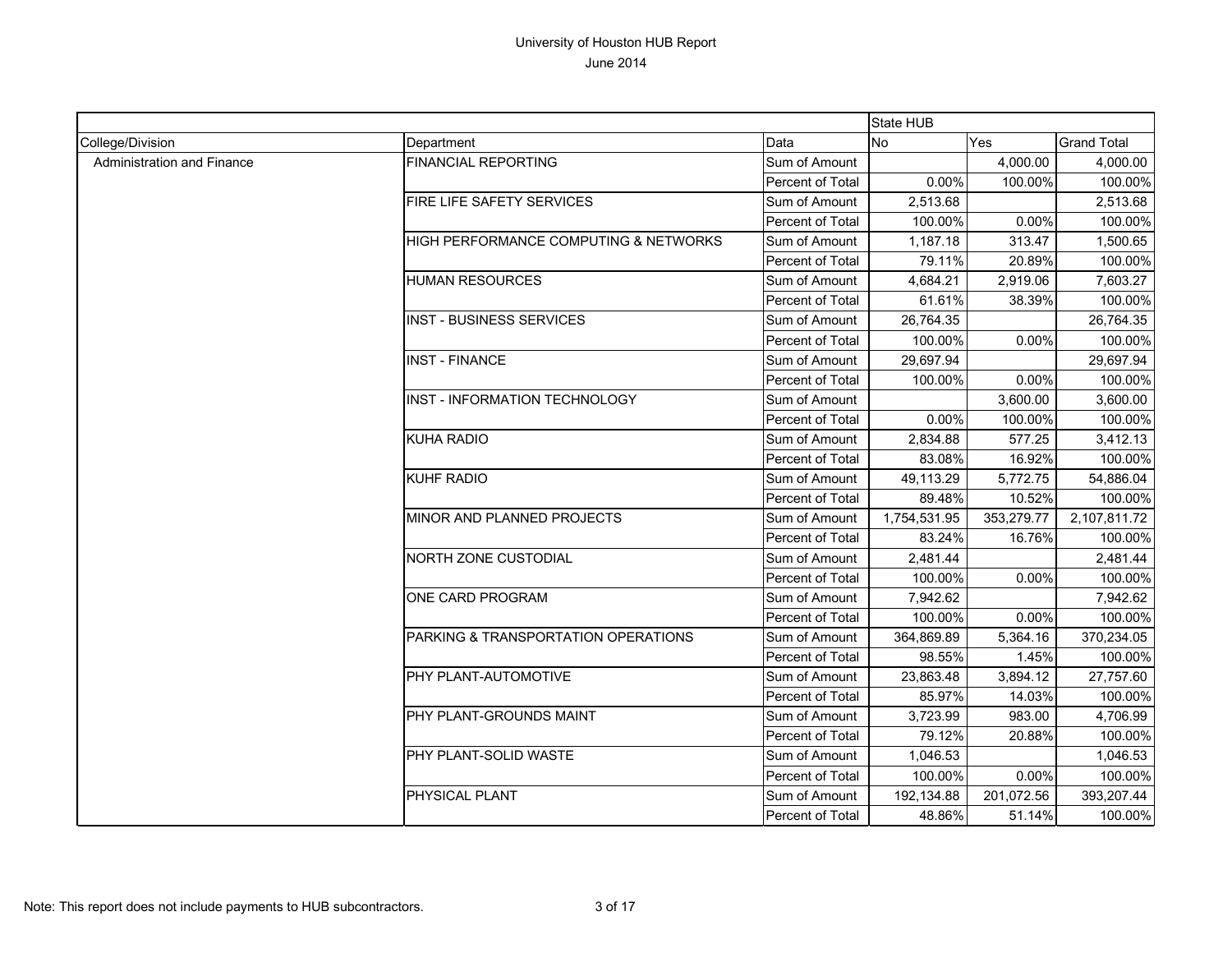|                                             |                                          |                  | State HUB     |              |                    |
|---------------------------------------------|------------------------------------------|------------------|---------------|--------------|--------------------|
| College/Division                            | Department                               | Data             | <b>No</b>     | Yes          | <b>Grand Total</b> |
| Administration and Finance                  | <b>POLICE</b>                            | Sum of Amount    | 49,083.22     | 3.119.02     | 52,202.24          |
|                                             |                                          | Percent of Total | 94.03%        | 5.97%        | 100.00%            |
|                                             | POSTAL SERVICES OPERATIONS               | Sum of Amount    | 1,910.68      | 456.38       | 2,367.06           |
|                                             |                                          | Percent of Total | 80.72%        | 19.28%       | 100.00%            |
|                                             | <b>PRINTING OPERATIONS</b>               | Sum of Amount    | 8,367.06      | 1,249.00     | 9,616.06           |
|                                             |                                          | Percent of Total | 87.01%        | 12.99%       | 100.00%            |
|                                             | PUBLIC SAFETY SYSTEMS                    | Sum of Amount    | 80,183.38     |              | 80,183.38          |
|                                             |                                          | Percent of Total | 100.00%       | 0.00%        | 100.00%            |
|                                             | <b>REAL ESTATE SERVICES</b>              | Sum of Amount    |               | 1,974.58     | 1,974.58           |
|                                             |                                          | Percent of Total | 0.00%         | 100.00%      | 100.00%            |
|                                             | <b>RISK MANAGEMENT</b>                   | Sum of Amount    | 2,882.33      | 200.08       | 3,082.41           |
|                                             |                                          | Percent of Total | 93.51%        | 6.49%        | 100.00%            |
|                                             | SERVICE LEVEL AGREEMENT                  | Sum of Amount    | 2,748.84      | 431,732.10   | 434,480.94         |
|                                             |                                          | Percent of Total | 0.63%         | 99.37%       | 100.00%            |
|                                             | <b>SKILLED TRADES</b>                    | Sum of Amount    | 7,632.00      | 68,733.00    | 76,365.00          |
|                                             |                                          | Percent of Total | 9.99%         | 90.01%       | 100.00%            |
|                                             | STUDENT FINANCIAL SERVICES               | Sum of Amount    | 8.543.75      | 3,904.58     | 12,448.33          |
|                                             |                                          | Percent of Total | 68.63%        | 31.37%       | 100.00%            |
|                                             | <b>TECHNOLOGY SERVICES &amp; SUPPORT</b> | Sum of Amount    | 129,098.54    | 32,889.42    | 161,987.96         |
|                                             |                                          | Percent of Total | 79.70%        | 20.30%       | 100.00%            |
|                                             | TV PUBLIC BROADCASTING                   | Sum of Amount    | 46,458.32     | 5,195.48     | 51,653.80          |
|                                             |                                          | Percent of Total | 89.94%        | 10.06%       | 100.00%            |
|                                             | UH SPORTS AND ENTERTAINMENT SVC          | Sum of Amount    | 472,973.56    |              | 472,973.56         |
|                                             |                                          | Percent of Total | 100.00%       | 0.00%        | 100.00%            |
|                                             | <b>UIT SECURITY</b>                      | Sum of Amount    | 39,724.48     | 389.42       | 40,113.90          |
|                                             |                                          | Percent of Total | 99.03%        | 0.97%        | 100.00%            |
|                                             | UNIV INFORMATION TECH PROJECTS           | Sum of Amount    | 1,097.65      |              | 1,097.65           |
|                                             |                                          | Percent of Total | 100.00%       | 0.00%        | 100.00%            |
|                                             | UNIV PROPERTY SERVICES OPERATIONS        | Sum of Amount    | 249,749.00    |              | 249,749.00         |
|                                             |                                          | Percent of Total | 100.00%       | $0.00\%$     | 100.00%            |
|                                             | UNIVERSITY INFORMATION TECHNOLOGY        | Sum of Amount    | 4,579.80      | 850.21       | 5,430.01           |
|                                             |                                          | Percent of Total | 84.34%        | 15.66%       | 100.00%            |
| Administration and Finance Sum of Amount    |                                          |                  | 10,879,231.83 | 1,414,546.30 | 12,293,778.13      |
| Administration and Finance Percent of Total |                                          |                  | 88.49%        | 11.51%       | 100.00%            |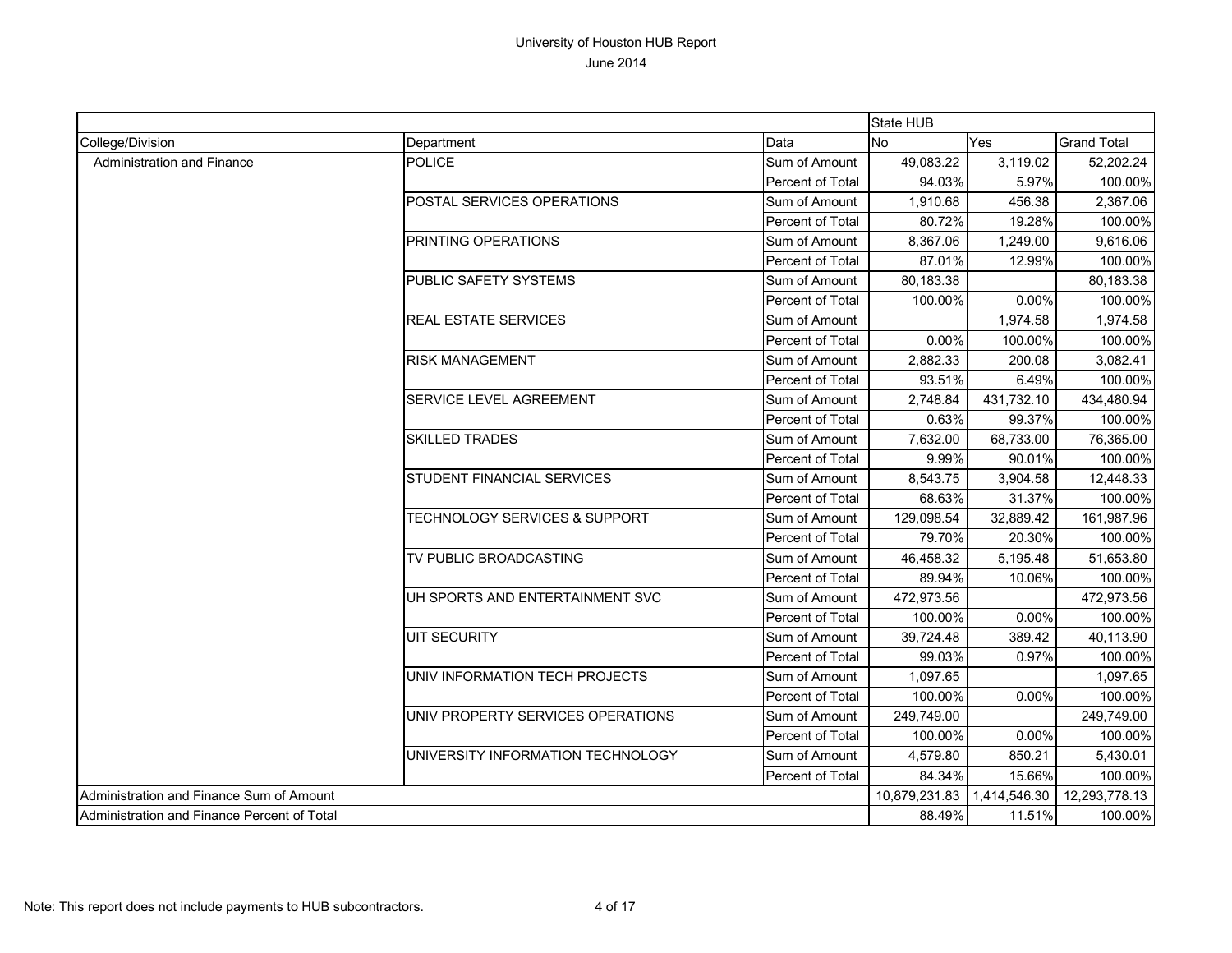|                                |                                      |                         | <b>State HUB</b> |           |                    |
|--------------------------------|--------------------------------------|-------------------------|------------------|-----------|--------------------|
| College/Division               | Department                           | Data                    | <b>No</b>        | Yes       | <b>Grand Total</b> |
| Architecture                   | <b>DEAN, ARCHITECTURE</b>            | Sum of Amount           | 21,379.24        | 28,730.58 | 50,109.82          |
|                                |                                      | Percent of Total        | 42.66%           | 57.34%    | 100.00%            |
| Architecture Sum of Amount     |                                      |                         | 21,379.24        | 28,730.58 | 50,109.82          |
| Architecture Percent of Total  |                                      |                         | 42.66%           | 57.34%    | 100.00%            |
| <b>Business Administration</b> | <b>ACCOUNTANCY AND TAXATION</b>      | Sum of Amount           | 2,545.14         | 143.67    | 2,688.81           |
|                                |                                      | <b>Percent of Total</b> | 94.66%           | 5.34%     | 100.00%            |
|                                | ACCOUNTING CERTIFICATE PROGRAM       | Sum of Amount           | 3,147.46         | 330.79    | 3,478.25           |
|                                |                                      | Percent of Total        | 90.49%           | 9.51%     | 100.00%            |
|                                | <b>BAUER CAREER SERVICES CTR</b>     | Sum of Amount           | 1,270.20         | 1,270.29  | 2,540.49           |
|                                |                                      | Percent of Total        | 50.00%           | 50.00%    | 100.00%            |
|                                | <b>BAUER COMMUNICATIONS</b>          | Sum of Amount           | 16,620.22        |           | 16,620.22          |
|                                |                                      | Percent of Total        | 100.00%          | 0.00%     | 100.00%            |
|                                | <b>BAUER DIVISION OF TECHNOLOGY</b>  | Sum of Amount           | 5,514.75         | 225.37    | 5,740.12           |
|                                |                                      | Percent of Total        | 96.07%           | 3.93%     | 100.00%            |
|                                | BAUER EXTERNAL RELATIONS DEPT        | Sum of Amount           | 171.82           | 1,342.71  | 1,514.53           |
|                                |                                      | Percent of Total        | 11.34%           | 88.66%    | 100.00%            |
|                                | BAUER GRADUATE PROFESSIONAL PROGRAMS | Sum of Amount           | 20,882.90        | 1,119.66  | 22,002.56          |
|                                |                                      | Percent of Total        | 94.91%           | 5.09%     | 100.00%            |
|                                | <b>BAUER MARKETING INITIATIVES</b>   | Sum of Amount           | 5,035.67         |           | 5,035.67           |
|                                |                                      | Percent of Total        | 100.00%          | 0.00%     | 100.00%            |
|                                | DEAN'S OFFICE, BAUER COLLEGE         | Sum of Amount           | 135, 167.24      | 16,190.73 | 151,357.97         |
|                                |                                      | <b>Percent of Total</b> | 89.30%           | 10.70%    | 100.00%            |
|                                | DECISION AND INFORMATION SCIEN       | Sum of Amount           | 5,460.20         | 2,174.19  | 7,634.39           |
|                                |                                      | Percent of Total        | 71.52%           | 28.48%    | 100.00%            |
|                                | <b>EXECUTIVE DEGREE PROGRAMS</b>     | Sum of Amount           | 69,194.64        | 629.88    | 69,824.52          |
|                                |                                      | Percent of Total        | 99.10%           | 0.90%     | 100.00%            |
|                                | FINANCE-BAUER COLLEGE                | Sum of Amount           | 406.06           | 189.51    | 595.57             |
|                                |                                      | Percent of Total        | 68.18%           | 31.82%    | 100.00%            |
|                                | <b>MANAGEMENT-BAUER COLLEGE</b>      | Sum of Amount           | 41,273.49        | 130.49    | 41,403.98          |
|                                |                                      | Percent of Total        | 99.68%           | 0.32%     | 100.00%            |
|                                | MARKETING-BAUER COLLEGE              | Sum of Amount           | 54,453.78        | 752.99    | 55,206.77          |
|                                |                                      | Percent of Total        | 98.64%           | 1.36%     | 100.00%            |
|                                | <b>SALES EXCELLENCE INSTITUTE</b>    | Sum of Amount           | 3,030.27         | 4,011.76  | 7,042.03           |
|                                |                                      | Percent of Total        | 43.03%           | 56.97%    | 100.00%            |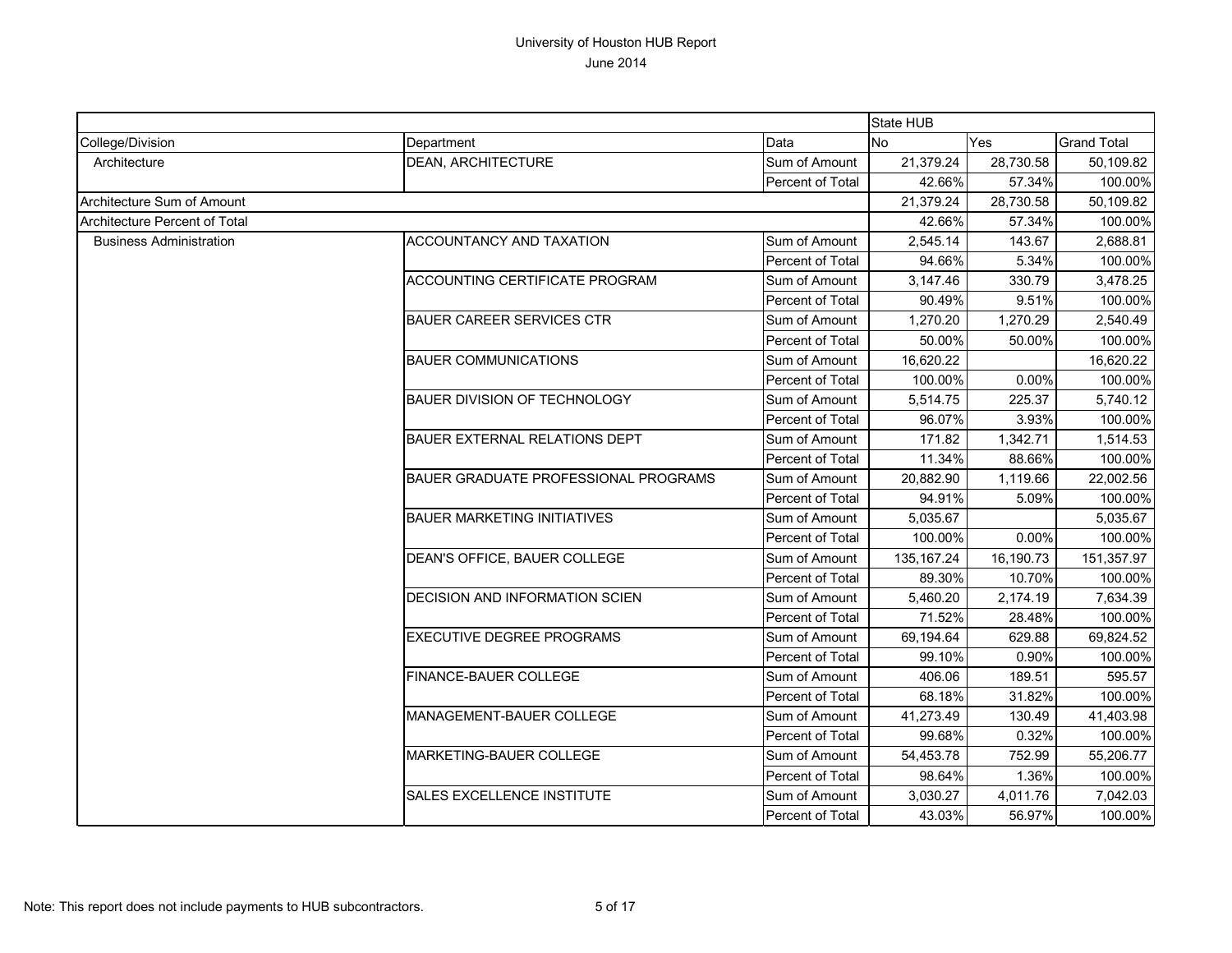|                                          |                                   |                         | <b>State HUB</b> |           |                    |
|------------------------------------------|-----------------------------------|-------------------------|------------------|-----------|--------------------|
| College/Division                         | Department                        | Data                    | <b>No</b>        | Yes       | <b>Grand Total</b> |
| <b>Business Administration</b>           | SMALL BUSINESS DEV CENTER         | Sum of Amount           | 7,825.06         | 5,481.52  | 13,306.58          |
|                                          |                                   | Percent of Total        | 58.81%           | 41.19%    | 100.00%            |
|                                          | UNDERGRAD BUSINESS PROG           | Sum of Amount           | 9,338.48         | 1,755.80  | 11,094.28          |
|                                          |                                   | Percent of Total        | 84.17%           | 15.83%    | 100.00%            |
|                                          | WOLFF CTR FOR ENTREPRENEURSHIP    | Sum of Amount           | 5,218.85         | 280.96    | 5,499.81           |
|                                          |                                   | <b>Percent of Total</b> | 94.89%           | 5.11%     | 100.00%            |
| Business Administration Sum of Amount    |                                   |                         | 386,556.23       | 36,030.32 | 422,586.55         |
| Business Administration Percent of Total |                                   |                         | 91.47%           | 8.53%     | 100.00%            |
| Chancellor/President                     | <b>ATHLETICS IT</b>               | Sum of Amount           | 27.57            |           | 27.57              |
|                                          |                                   | Percent of Total        | 100.00%          | 0.00%     | 100.00%            |
|                                          | <b>BASEBALL</b>                   | Sum of Amount           | 3,498.90         | 49.68     | 3,548.58           |
|                                          |                                   | Percent of Total        | 98.60%           | 1.40%     | 100.00%            |
|                                          | COMMUNITY RELATIONS & INST ACCESS | Sum of Amount           | 279.66           | 117.29    | 396.95             |
|                                          |                                   | Percent of Total        | 70.45%           | 29.55%    | 100.00%            |
|                                          | <b>FOOTBALL</b>                   | Sum of Amount           | 34.85            |           | 34.85              |
|                                          |                                   | Percent of Total        | 100.00%          | $0.00\%$  | 100.00%            |
|                                          | <b>INTERCOLLEGIATE ATHLETICS</b>  | Sum of Amount           | 165,576.21       | 15,700.53 | 181,276.74         |
|                                          |                                   | Percent of Total        | 91.34%           | 8.66%     | 100.00%            |
|                                          | <b>MEN'S BASKETBALL</b>           | Sum of Amount           | 9.043.79         | 2,272.80  | 11,316.59          |
|                                          |                                   | Percent of Total        | 79.92%           | 20.08%    | 100.00%            |
|                                          | <b>MEN'S TRACK AND FIELD</b>      | Sum of Amount           | 7,535.24         | 800.40    | 8,335.64           |
|                                          |                                   | Percent of Total        | 90.40%           | 9.60%     | 100.00%            |
|                                          | OFFICE EQUAL OPPORTUNITY SRVS     | Sum of Amount           | 295.21           | 99.84     | 395.05             |
|                                          |                                   | Percent of Total        | 74.73%           | 25.27%    | 100.00%            |
|                                          | OFFICE OF SPECIAL EVENTS          | Sum of Amount           | 36,287.05        | 5,207.35  | 41,494.40          |
|                                          |                                   | <b>Percent of Total</b> | 87.45%           | 12.55%    | 100.00%            |
|                                          | <b>PRESIDENT</b>                  | Sum of Amount           | 2,659.39         | 5,185.94  | 7,845.33           |
|                                          |                                   | Percent of Total        | 33.90%           | 66.10%    | 100.00%            |
|                                          | <b>WOMEN'S SOCCER</b>             | Sum of Amount           | 1,300.41         |           | 1,300.41           |
|                                          |                                   | Percent of Total        | 100.00%          | 0.00%     | 100.00%            |
|                                          | <b>WOMEN'S SOFTBALL</b>           | Sum of Amount           | 3,394.90         |           | 3,394.90           |
|                                          |                                   | Percent of Total        | 100.00%          | 0.00%     | 100.00%            |
|                                          | WOMEN'S SWIMMING & DIVING         | Sum of Amount           | 89.50            |           | 89.50              |
|                                          |                                   | Percent of Total        | 100.00%          | 0.00%     | 100.00%            |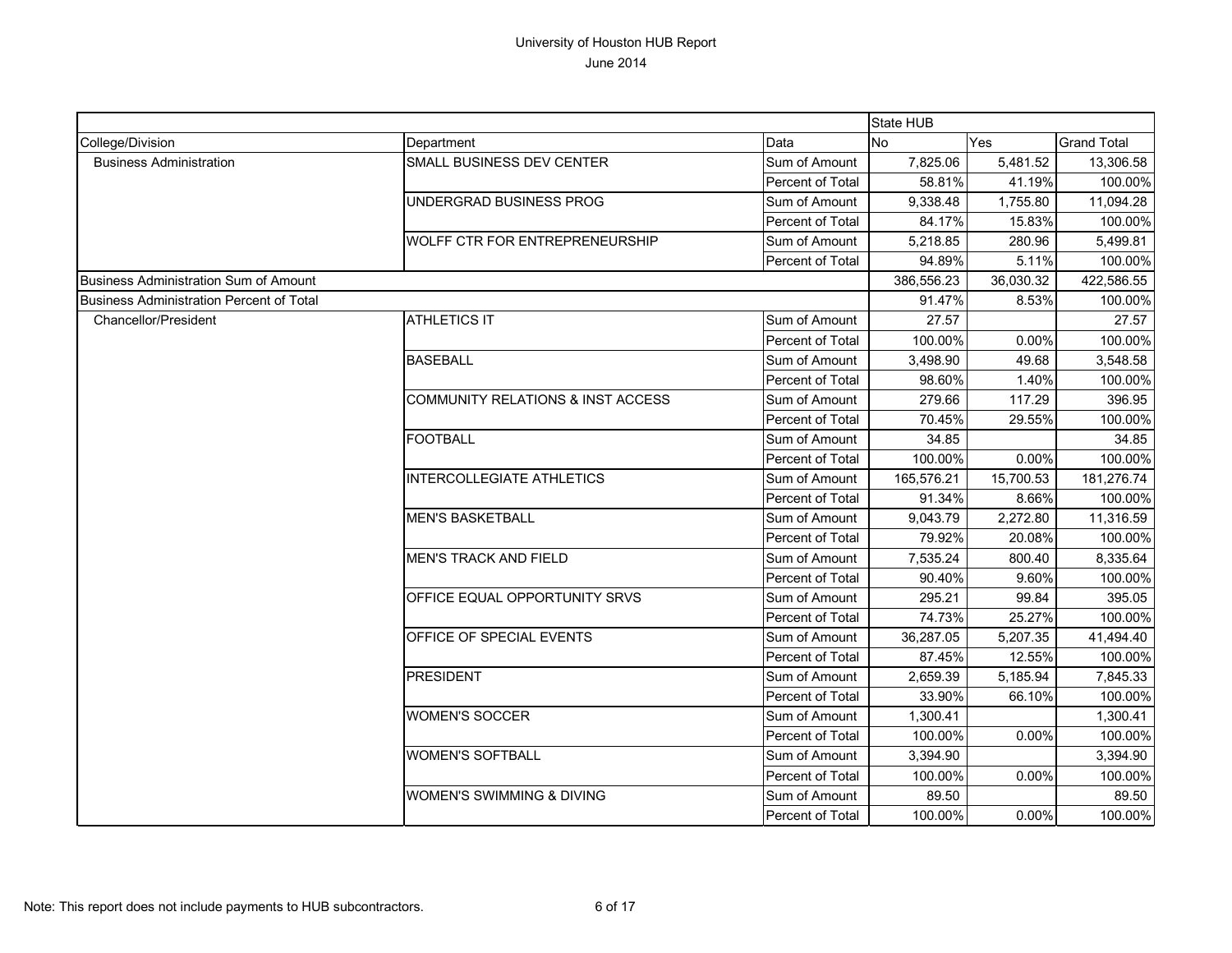|                                       |                                           |                  | State HUB  |           |                    |
|---------------------------------------|-------------------------------------------|------------------|------------|-----------|--------------------|
| College/Division                      | Department                                | Data             | <b>No</b>  | Yes       | <b>Grand Total</b> |
| Chancellor/President Sum of Amount    |                                           |                  | 230,022.68 | 29,433.83 | 259,456.51         |
| Chancellor/President Percent of Total |                                           |                  | 88.66%     | 11.34%    | 100.00%            |
| Education                             | <b>ASIAN AMERICAN STUDIES</b>             | Sum of Amount    | 3,475.31   | 5,903.22  | 9,378.53           |
|                                       |                                           | Percent of Total | 37.06%     | 62.94%    | 100.00%            |
|                                       | CENTER FOR INFO TECH IN EDUCATION         | Sum of Amount    | 3,805.21   | 1,172.09  | 4,977.30           |
|                                       |                                           | Percent of Total | 76.45%     | 23.55%    | 100.00%            |
|                                       | <b>CHARTER SCHOOL</b>                     | Sum of Amount    | 12,859.45  | 743.70    | 13,603.15          |
|                                       |                                           | Percent of Total | 94.53%     | 5.47%     | 100.00%            |
|                                       | <b>CONSISTENCY MGMT &amp; COOP DISCIP</b> | Sum of Amount    | 2,605.41   |           | 2,605.41           |
|                                       |                                           | Percent of Total | 100.00%    | 0.00%     | 100.00%            |
|                                       | <b>CURRICULUM AND INSTRUCTION</b>         | Sum of Amount    | 74,689.26  | 2,278.92  | 76,968.18          |
|                                       |                                           | Percent of Total | 97.04%     | 2.96%     | 100.00%            |
|                                       | <b>DEAN, EDUCATION</b>                    | Sum of Amount    | 78,195.25  | 19,776.79 | 97,972.04          |
|                                       |                                           | Percent of Total | 79.81%     | 20.19%    | 100.00%            |
|                                       | EDUC EFFECTIVENESS & OUTREACH             | Sum of Amount    | 756.67     |           | 756.67             |
|                                       |                                           | Percent of Total | 100.00%    | 0.00%     | 100.00%            |
|                                       | EDUCATIONAL PSYCHOLOGY                    | Sum of Amount    | 19,597.33  | 6,028.85  | 25,626.18          |
|                                       |                                           | Percent of Total | 76.47%     | 23.53%    | 100.00%            |
| <b>Education Sum of Amount</b>        |                                           |                  | 195,983.89 | 35,903.57 | 231,887.46         |
| <b>Education Percent of Total</b>     |                                           |                  | 84.52%     | 15.48%    | 100.00%            |
| Engineering                           | <b>BIOMEDICAL ENGINEERING</b>             | Sum of Amount    | 100,246.26 | 726.06    | 100,972.32         |
|                                       |                                           | Percent of Total | 99.28%     | 0.72%     | 100.00%            |
|                                       | <b>CHEMICAL ENGINEERING</b>               | Sum of Amount    | 265,508.59 | 5,907.56  | 271,416.15         |
|                                       |                                           | Percent of Total | 97.82%     | 2.18%     | 100.00%            |
|                                       | <b>CIVIL ENGINEERING</b>                  | Sum of Amount    | 101,759.99 | 2,313.23  | 104,073.22         |
|                                       |                                           | Percent of Total | 97.78%     | 2.22%     | 100.00%            |
|                                       | CTR FOR INNOVATIVE GROUTING               | Sum of Amount    | 2,346.17   |           | 2,346.17           |
|                                       |                                           | Percent of Total | 100.00%    | 0.00%     | 100.00%            |
|                                       | CTR FOR NEURO-ENG & COGNITIVE SCIENCE     | Sum of Amount    | 280.00     |           | 280.00             |
|                                       |                                           | Percent of Total | 100.00%    | 0.00%     | 100.00%            |
|                                       | <b>DEAN, ENGINEERING</b>                  | Sum of Amount    | 46,207.09  | 14,624.94 | 60,832.03          |
|                                       |                                           | Percent of Total | 75.96%     | 24.04%    | 100.00%            |
|                                       | ELECTRICAL ENGINEERING                    | Sum of Amount    | 49,936.98  | 9,467.46  | 59,404.44          |
|                                       |                                           | Percent of Total | 84.06%     | 15.94%    | 100.00%            |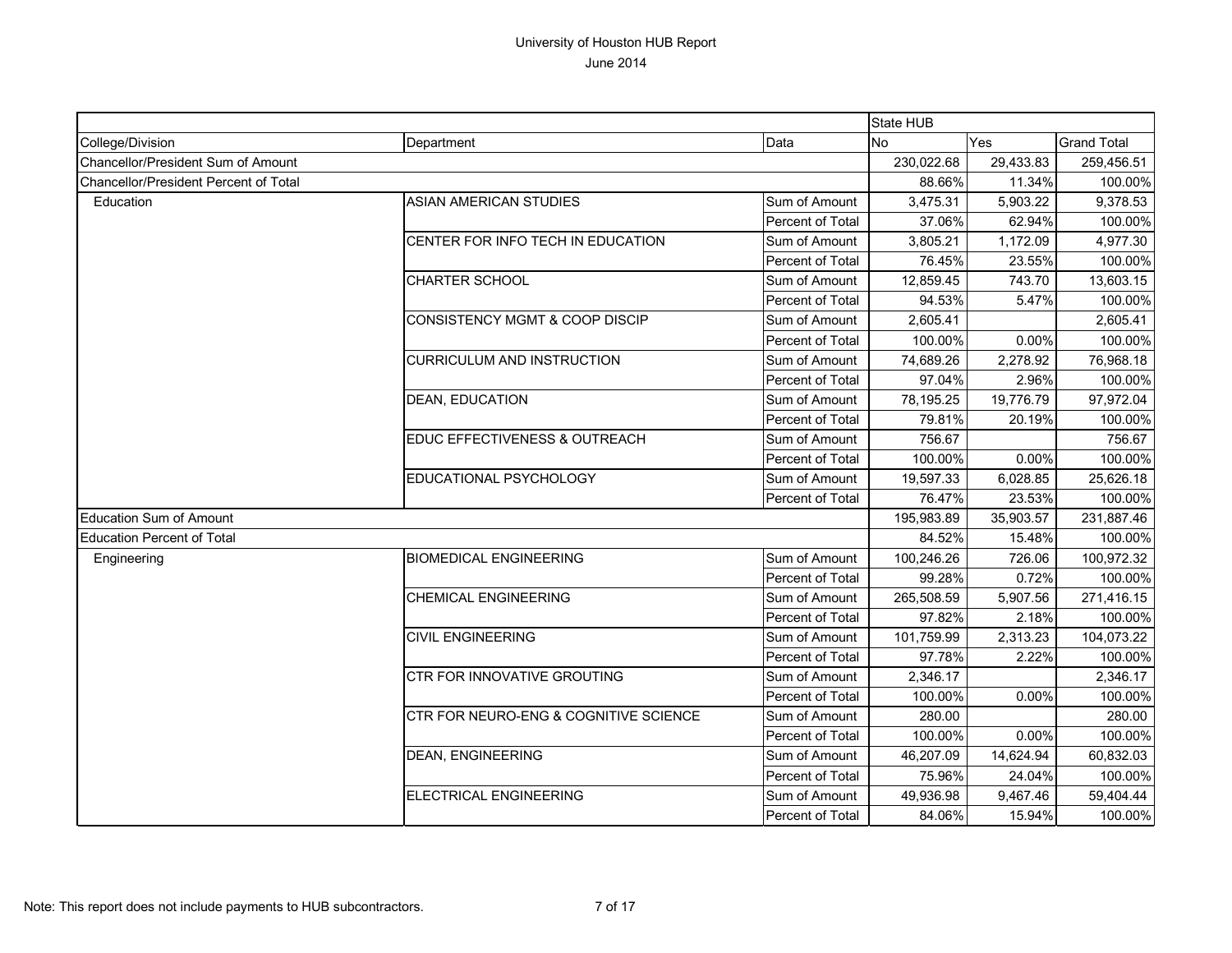|                                 |                                         |                  | State HUB  |           |                    |
|---------------------------------|-----------------------------------------|------------------|------------|-----------|--------------------|
| College/Division                | Department                              | Data             | <b>No</b>  | Yes       | <b>Grand Total</b> |
| Engineering                     | <b>ENGINEERING SERVICES</b>             | Sum of Amount    | 11,488.05  | 1,775.46  | 13,263.51          |
|                                 |                                         | Percent of Total | 86.61%     | 13.39%    | 100.00%            |
|                                 | <b>INDUSTRIAL ENGINEERING</b>           | Sum of Amount    | 9,498.13   | 2,220.25  | 11,718.38          |
|                                 |                                         | Percent of Total | 81.05%     | 18.95%    | 100.00%            |
|                                 | <b>INTEGRATED BIO &amp; NANO SYSTEM</b> | Sum of Amount    | 210.00     |           | 210.00             |
|                                 |                                         | Percent of Total | 100.00%    | 0.00%     | 100.00%            |
|                                 | <b>MECHANICAL ENGINEERING</b>           | Sum of Amount    | 61,158.30  | 6,365.68  | 67,523.98          |
|                                 |                                         | Percent of Total | 90.57%     | 9.43%     | 100.00%            |
|                                 | NATL CTR FOR AIRBORNE LASER MAPPING     | Sum of Amount    | 7,191.46   | 7,760.00  | 14,951.46          |
|                                 |                                         | Percent of Total | 48.10%     | 51.90%    | 100.00%            |
|                                 | WIND ENERGY CENTER                      | Sum of Amount    | 2,538.71   |           | 2,538.71           |
|                                 |                                         | Percent of Total | 100.00%    | 0.00%     | 100.00%            |
| Engineering Sum of Amount       |                                         |                  | 658,369.73 | 51,160.64 | 709,530.37         |
| Engineering Percent of Total    |                                         |                  | 92.79%     | 7.21%     | 100.00%            |
| Graduate College of Social Work | ADMISSIONS-GCSW                         | Sum of Amount    | 369.39     |           | 369.39             |
|                                 |                                         | Percent of Total | 100.00%    | 0.00%     | 100.00%            |
|                                 | <b>ALUMNI &amp; CAREER SERVICES</b>     | Sum of Amount    | 95.48      |           | 95.48              |
|                                 |                                         | Percent of Total | 100.00%    | 0.00%     | 100.00%            |
|                                 | CHILD & FAMILY CENTER                   | Sum of Amount    | 1,828.64   | 1.493.27  | 3,321.91           |
|                                 |                                         | Percent of Total | 55.05%     | 44.95%    | 100.00%            |
|                                 | CTR DRUG & SOCIAL POLICY RESRC          | Sum of Amount    | 297.04     | 445.90    | 742.94             |
|                                 |                                         | Percent of Total | 39.98%     | 60.02%    | 100.00%            |
|                                 | <b>DEAN, SOCIAL WORK</b>                | Sum of Amount    |            | 1,045.40  | 1,045.40           |
|                                 |                                         | Percent of Total | 0.00%      | 100.00%   | 100.00%            |
|                                 | DEVELOPMENT-GCSW                        | Sum of Amount    | 48.62      |           | 48.62              |
|                                 |                                         | Percent of Total | 100.00%    | 0.00%     | 100.00%            |
|                                 | <b>GCSW INFORMATION TECHNOLOGY</b>      | Sum of Amount    | 3,589.21   | 123.00    | 3,712.21           |
|                                 |                                         | Percent of Total | 96.69%     | 3.31%     | 100.00%            |
|                                 | <b>GCSW STUDENT SERVICES</b>            | Sum of Amount    |            | 131.63    | 131.63             |
|                                 |                                         | Percent of Total | 0.00%      | 100.00%   | 100.00%            |
|                                 | <b>GULEN INSTITUTE</b>                  | Sum of Amount    | 106.85     |           | 106.85             |
|                                 |                                         | Percent of Total | 100.00%    | 0.00%     | 100.00%            |
|                                 | OFFICE OF COMMUNITY PROJECTS            | Sum of Amount    |            | 279.27    | 279.27             |
|                                 |                                         | Percent of Total | 0.00%      | 100.00%   | 100.00%            |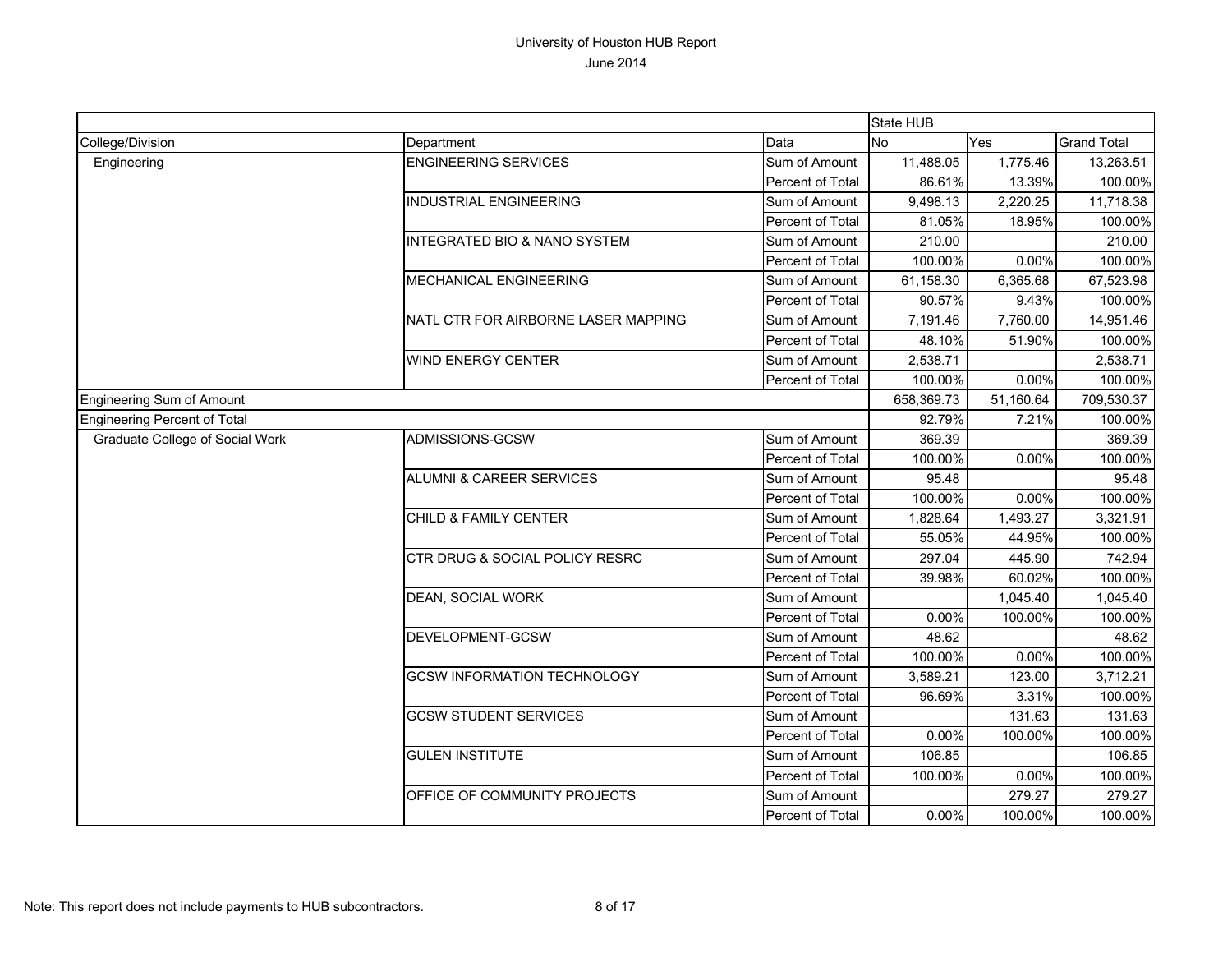|                                                  |                                     |                  | State HUB |           |                    |
|--------------------------------------------------|-------------------------------------|------------------|-----------|-----------|--------------------|
| College/Division                                 | Department                          | Data             | No        | Yes       | <b>Grand Total</b> |
| Graduate College of Social Work                  | PHD PROGRAM                         | Sum of Amount    | 221.23    |           | 221.23             |
|                                                  |                                     | Percent of Total | 100.00%   | 0.00%     | 100.00%            |
| Graduate College of Social Work Sum of Amount    |                                     |                  | 6,556.46  | 3,518.47  | 10,074.93          |
| Graduate College of Social Work Percent of Total |                                     |                  | 65.08%    | 34.92%    | 100.00%            |
| Honors College                                   | DEAN, HONORS COLLEGE                | Sum of Amount    | 56,713.49 | 967.14    | 57,680.63          |
|                                                  |                                     | Percent of Total | 98.32%    | 1.68%     | 100.00%            |
|                                                  | <b>FORENSICS PROGRAM</b>            | Sum of Amount    | 355.63    |           | 355.63             |
|                                                  |                                     | Percent of Total | 100.00%   | 0.00%     | 100.00%            |
| Honors College Sum of Amount                     |                                     |                  | 57,069.12 | 967.14    | 58,036.26          |
| Honors College Percent of Total                  |                                     |                  | 98.33%    | 1.67%     | 100.00%            |
| Hotel and Restaurant Management                  | DEAN, HOTEL & RESTAURANT MANAG      | Sum of Amount    | 2,309.26  | 621.38    | 2,930.64           |
|                                                  |                                     | Percent of Total | 78.80%    | 21.20%    | 100.00%            |
|                                                  | HOTEL AND RESTAURANT MANAGEMENT     | Sum of Amount    | 63,489.34 | 9,946.70  | 73,436.04          |
|                                                  |                                     | Percent of Total | 86.46%    | 13.54%    | 100.00%            |
| Hotel and Restaurant Management Sum of Amount    |                                     |                  | 65,798.60 | 10,568.08 | 76,366.68          |
| Hotel and Restaurant Management Percent of Total |                                     |                  | 86.16%    | 13.84%    | 100.00%            |
| Law Center                                       | <b>BLAKELEY INSTITUTE</b>           | Sum of Amount    | 110.98    |           | 110.98             |
|                                                  |                                     | Percent of Total | 100.00%   | 0.00%     | 100.00%            |
|                                                  | <b>BUSINESS SERVICES, LAW</b>       | Sum of Amount    | 2,996.97  | 2,535.69  | 5,532.66           |
|                                                  |                                     | Percent of Total | 54.17%    | 45.83%    | 100.00%            |
|                                                  | CAREER SERVICES, LAW                | Sum of Amount    | 431.19    | 665.56    | 1,096.75           |
|                                                  |                                     | Percent of Total | 39.32%    | 60.68%    | 100.00%            |
|                                                  | DEAN, LAW                           | Sum of Amount    | 252.53    |           | 252.53             |
|                                                  |                                     | Percent of Total | 100.00%   | 0.00%     | 100.00%            |
|                                                  | <b>EXTERNAL AFFAIRS, LAW</b>        | Sum of Amount    | 668.99    | 290.47    | 959.46             |
|                                                  |                                     | Percent of Total | 69.73%    | 30.27%    | 100.00%            |
|                                                  | <b>FACILITIES, LAW</b>              | Sum of Amount    | 4,367.00  | 7,963.82  | 12,330.82          |
|                                                  |                                     | Percent of Total | 35.42%    | 64.58%    | 100.00%            |
|                                                  | <b>FACULTY SUPPORT LAW</b>          | Sum of Amount    | 3,430.74  | 388.29    | 3,819.03           |
|                                                  |                                     | Percent of Total | 89.83%    | 10.17%    | 100.00%            |
|                                                  | HEALTH LAW & POLICY INSTITUTE       | Sum of Amount    | 249.00    | 64.71     | 313.71             |
|                                                  |                                     | Percent of Total | 79.37%    | 20.63%    | 100.00%            |
|                                                  | INST OF HIGHER EDU & GOVERNANCE LAW | Sum of Amount    | 95.27     | 460.45    | 555.72             |
|                                                  |                                     | Percent of Total | 17.14%    | 82.86%    | 100.00%            |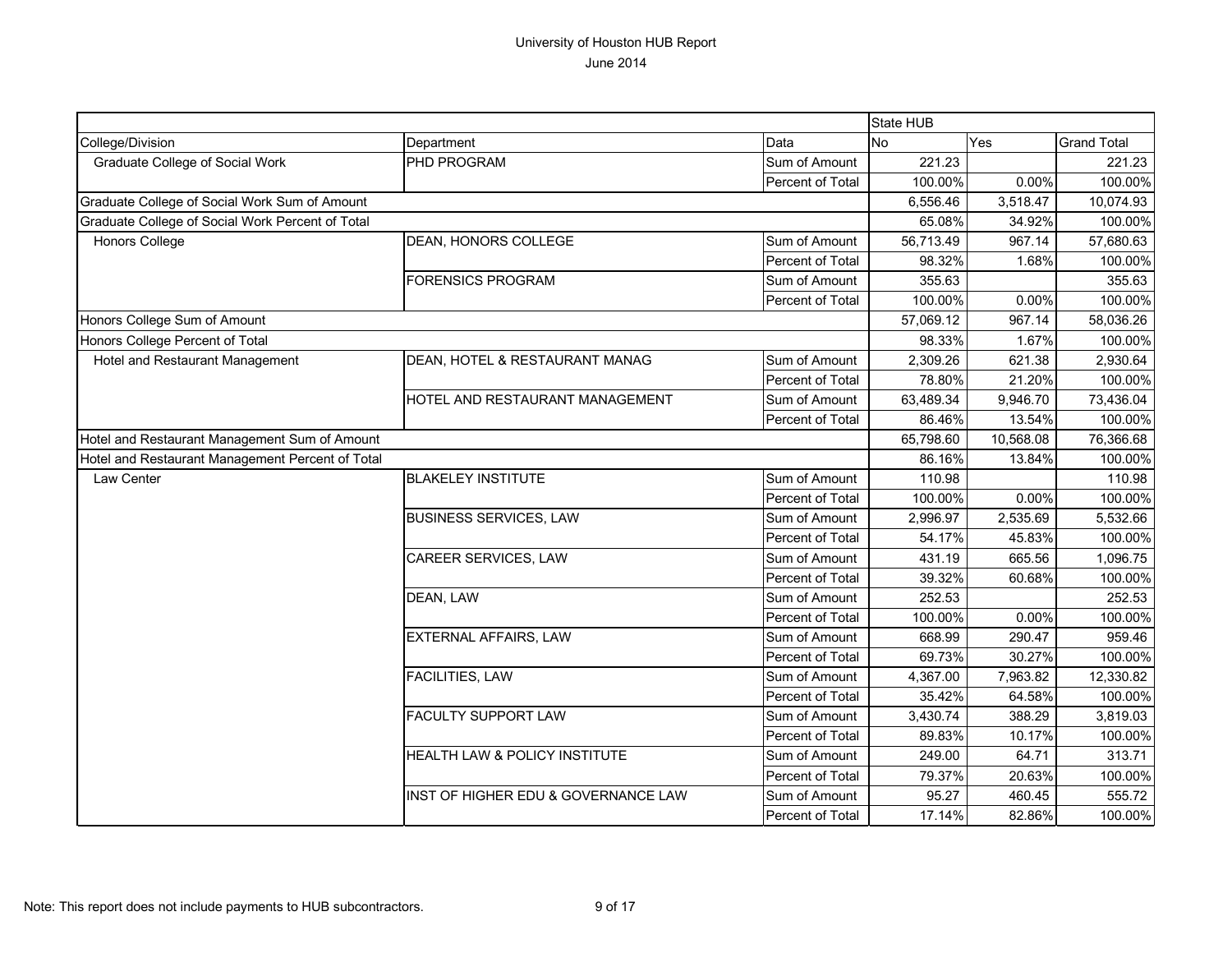|                                  |                              |                  | State HUB  |           |                    |
|----------------------------------|------------------------------|------------------|------------|-----------|--------------------|
| College/Division                 | Department                   | Data             | No         | Yes       | <b>Grand Total</b> |
| Law Center                       | LAW                          | Sum of Amount    | 2,800.00   |           | 2,800.00           |
|                                  |                              | Percent of Total | 100.00%    | 0.00%     | 100.00%            |
|                                  | LAW INFORMATION TECHNOLOGY   | Sum of Amount    | 21,752.31  | 1,172.05  | 22,924.36          |
|                                  |                              | Percent of Total | 94.89%     | 5.11%     | 100.00%            |
|                                  | <b>LAW LIBRARY</b>           | Sum of Amount    | 100,215.70 |           | 100,215.70         |
|                                  |                              | Percent of Total | 100.00%    | 0.00%     | 100.00%            |
|                                  | LEGAL AID CLINIC, LAW        | Sum of Amount    | 468.65     | 519.91    | 988.56             |
|                                  |                              | Percent of Total | 47.41%     | 52.59%    | 100.00%            |
|                                  | PUBLIC RELS & MARKETING, LAW | Sum of Amount    | 5,418.37   | 243.99    | 5,662.36           |
|                                  |                              | Percent of Total | 95.69%     | 4.31%     | 100.00%            |
|                                  | STUDENT ORGANIZATION, LAW    | Sum of Amount    | 232.63     |           | 232.63             |
|                                  |                              | Percent of Total | 100.00%    | 0.00%     | 100.00%            |
|                                  | STUDENT SERVICES, LAW        | Sum of Amount    | 3,342.90   | 288.26    | 3,631.16           |
|                                  |                              | Percent of Total | 92.06%     | 7.94%     | 100.00%            |
| Law Center Sum of Amount         |                              |                  | 146,833.23 | 14,593.20 | 161,426.43         |
| Law Center Percent of Total      |                              |                  | 90.96%     | 9.04%     | 100.00%            |
| Liberal Arts and Social Sciences | <b>AEROSPACE STUDIES</b>     | Sum of Amount    | 184.98     | 114.93    | 299.91             |
|                                  |                              | Percent of Total | 61.68%     | 38.32%    | 100.00%            |
|                                  | AFRICAN-AMERICAN STUDIES     | Sum of Amount    | 1,155.59   | 3,723.56  | 4,879.15           |
|                                  |                              | Percent of Total | 23.68%     | 76.32%    | 100.00%            |
|                                  | <b>ART</b>                   | Sum of Amount    | 17,481.65  | 2,306.14  | 19,787.79          |
|                                  |                              | Percent of Total | 88.35%     | 11.65%    | 100.00%            |
|                                  | <b>ARTE PUBLICO</b>          | Sum of Amount    | 39,469.90  | 66.60     | 39,536.50          |
|                                  |                              | Percent of Total | 99.83%     | 0.17%     | 100.00%            |
|                                  | <b>BAND</b>                  | Sum of Amount    | 8,496.53   |           | 8,496.53           |
|                                  |                              | Percent of Total | 100.00%    | 0.00%     | 100.00%            |
|                                  | <b>BLAFFER GALLERY</b>       | Sum of Amount    | 44,122.47  | 892.70    | 45,015.17          |
|                                  |                              | Percent of Total | 98.02%     | 1.98%     | 100.00%            |
|                                  | CENTER FOR PUBLIC HISTORY    | Sum of Amount    | 5,663.27   | 993.00    | 6,656.27           |
|                                  |                              | Percent of Total | 85.08%     | 14.92%    | 100.00%            |
|                                  | CENTER FOR PUBLIC POLICY     | Sum of Amount    | 936.99     | 5,111.63  | 6,048.62           |
|                                  |                              | Percent of Total | 15.49%     | 84.51%    | 100.00%            |
|                                  | COMMUNICATION                | Sum of Amount    | 7,089.86   | 1,654.38  | 8,744.24           |
|                                  |                              | Percent of Total | 81.08%     | 18.92%    | 100.00%            |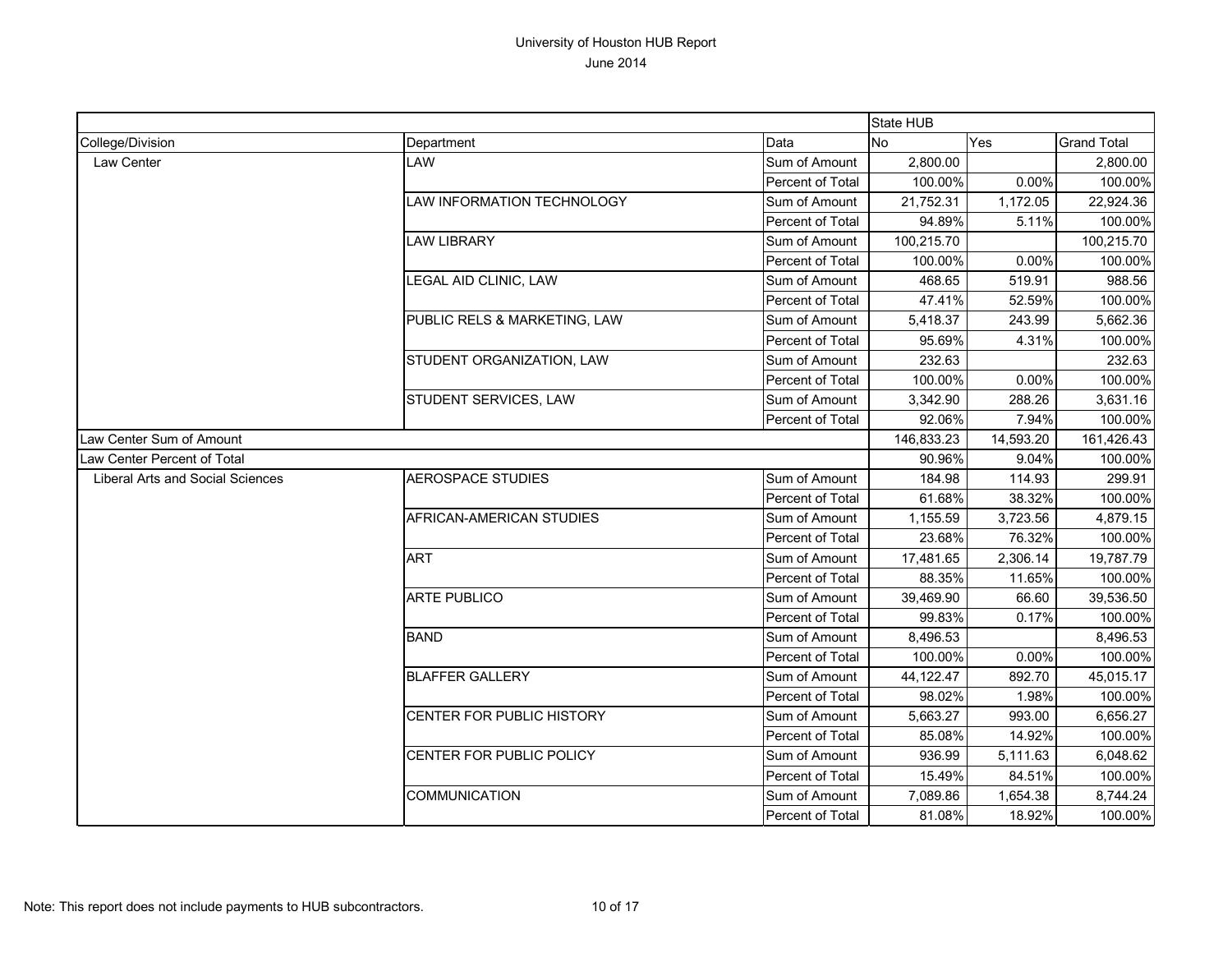|                                         |                                       |                  | State HUB |            |                    |
|-----------------------------------------|---------------------------------------|------------------|-----------|------------|--------------------|
| College/Division                        | Department                            | Data             | No        | Yes        | <b>Grand Total</b> |
| <b>Liberal Arts and Social Sciences</b> | <b>COMMUNICATIONS DISORDERS</b>       | Sum of Amount    | 11,592.41 | 582.79     | 12,175.20          |
|                                         |                                       | Percent of Total | 95.21%    | 4.79%      | 100.00%            |
|                                         | COMPARATIVE CULTURAL STUDIES          | Sum of Amount    | 180.69    | 88.01      | 268.70             |
|                                         |                                       | Percent of Total | 67.25%    | 32.75%     | 100.00%            |
|                                         | <b>CTR NEURO AND BIOMECH RESEARCH</b> | Sum of Amount    | 3,350.11  |            | 3,350.11           |
|                                         |                                       | Percent of Total | 100.00%   | 0.00%      | 100.00%            |
|                                         | <b>CWMCA CENTER FOR THE ARTS</b>      | Sum of Amount    | 5,627.73  | 391.51     | 6,019.24           |
|                                         |                                       | Percent of Total | 93.50%    | 6.50%      | 100.00%            |
|                                         | DEAN, LIBERAL ARTS & SOC SCI          | Sum of Amount    | 26,023.34 | 1,121.06   | 27,144.40          |
|                                         |                                       | Percent of Total | 95.87%    | 4.13%      | 100.00%            |
|                                         | <b>ECONOMICS</b>                      | Sum of Amount    | 6,880.20  | 1,601.10   | 8,481.30           |
|                                         |                                       | Percent of Total | 81.12%    | 18.88%     | 100.00%            |
|                                         | <b>ENGLISH</b>                        | Sum of Amount    | 59,591.37 | 2,582.95   | 62,174.32          |
|                                         |                                       | Percent of Total | 95.85%    | 4.15%      | 100.00%            |
|                                         | HEALTH AND HUMAN PERFORMANCE          | Sum of Amount    | 16,078.24 | 10,016.66  | 26,094.90          |
|                                         |                                       | Percent of Total | 61.61%    | 38.39%     | 100.00%            |
|                                         | <b>HISPANIC STUDIES</b>               | Sum of Amount    | 1,184.83  | 331.69     | 1,516.52           |
|                                         |                                       | Percent of Total | 78.13%    | 21.87%     | 100.00%            |
|                                         | <b>HISTORY</b>                        | Sum of Amount    | 3,701.88  | 129.71     | 3,831.59           |
|                                         |                                       | Percent of Total | 96.61%    | 3.39%      | 100.00%            |
|                                         | MEXICAN-AMERICAN STUDIES              | Sum of Amount    | 3,614.03  | 1,190.27   | 4,804.30           |
|                                         |                                       | Percent of Total | 75.22%    | 24.78%     | 100.00%            |
|                                         | <b>MILITARY SCIENCE</b>               | Sum of Amount    | 524.90    |            | 524.90             |
|                                         |                                       | Percent of Total | 100.00%   | 0.00%      | 100.00%            |
|                                         | MODERN AND CLASSICAL LANGUAGES        | Sum of Amount    | 16,300.80 | 2,534.88   | 18,835.68          |
|                                         |                                       | Percent of Total | 86.54%    | 13.46%     | 100.00%            |
|                                         | <b>MUSIC</b>                          | Sum of Amount    | 23,836.89 | 668.49     | 24,505.38          |
|                                         |                                       | Percent of Total | 97.27%    | 2.73%      | 100.00%            |
|                                         | PHILOSOPHY                            | Sum of Amount    | 1,820.76  | 568.14     | 2,388.90           |
|                                         |                                       | Percent of Total | 76.22%    | 23.78%     | 100.00%            |
|                                         | POLITICAL SCIENCE                     | Sum of Amount    | 630.34    | 1,139.08   | 1,769.42           |
|                                         |                                       | Percent of Total | 35.62%    | 64.38%     | 100.00%            |
|                                         | <b>PSYCHOLOGY</b>                     | Sum of Amount    | 24,193.75 | 101,662.58 | 125,856.33         |
|                                         |                                       | Percent of Total | 19.22%    | 80.78%     | 100.00%            |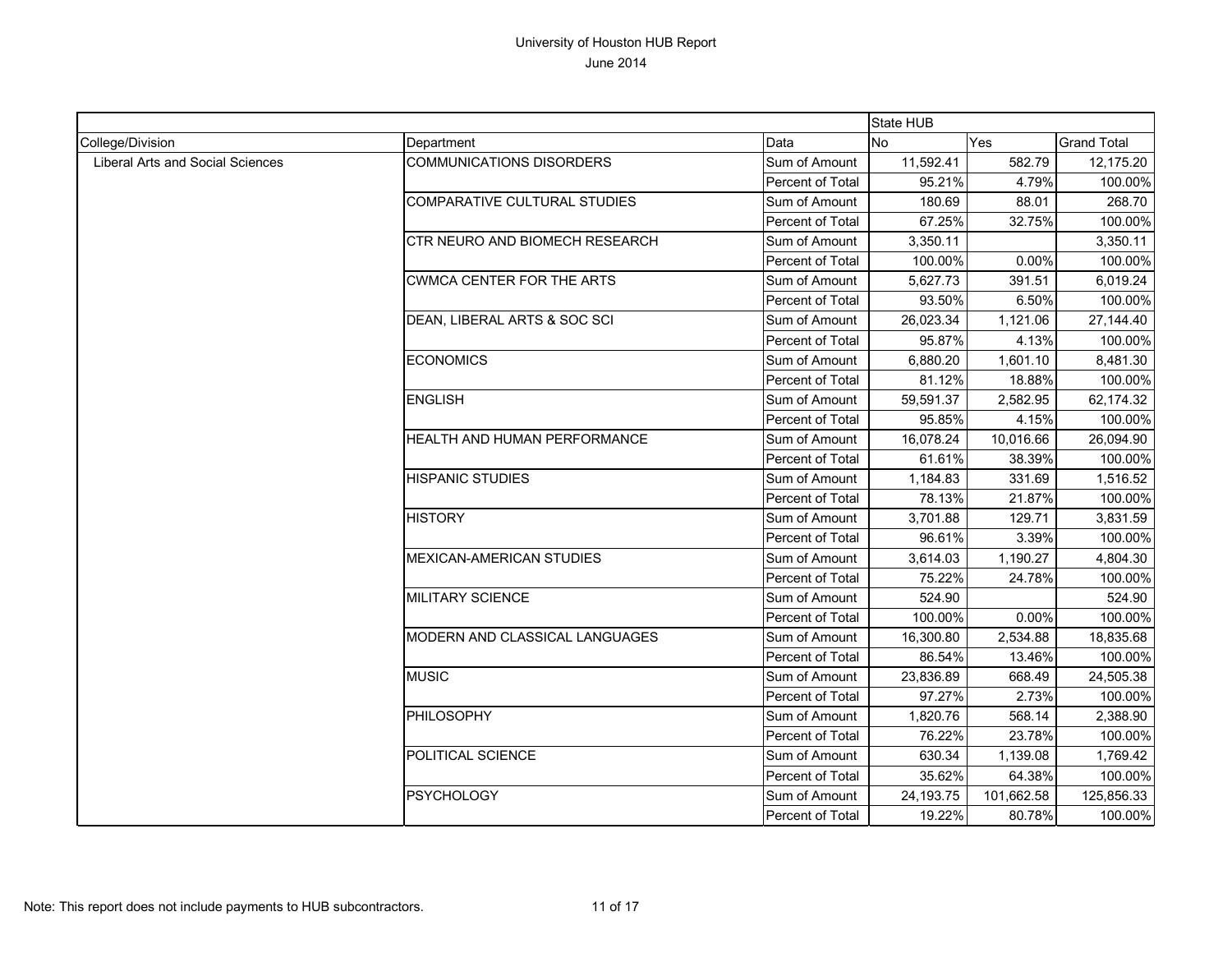|                                                   |                                            |                  | State HUB      |            |                    |
|---------------------------------------------------|--------------------------------------------|------------------|----------------|------------|--------------------|
| College/Division                                  | Department                                 | Data             | N <sub>o</sub> | <b>Yes</b> | <b>Grand Total</b> |
| <b>Liberal Arts and Social Sciences</b>           | <b>SOCIOLOGY</b>                           | Sum of Amount    | 193.61         | 2,319.13   | 2,512.74           |
|                                                   |                                            | Percent of Total | 7.71%          | 92.29%     | 100.00%            |
|                                                   | <b>THEATER</b>                             | Sum of Amount    | 5,669.89       |            | 5,669.89           |
|                                                   |                                            | Percent of Total | 100.00%        | 0.00%      | 100.00%            |
|                                                   | <b>WOMEN'S STUDIES PROGRAM</b>             | Sum of Amount    | 434.46         | 227.53     | 661.99             |
|                                                   |                                            | Percent of Total | 65.63%         | 34.37%     | 100.00%            |
| Liberal Arts and Social Sciences Sum of Amount    |                                            |                  | 336,031.47     | 142,018.52 | 478,049.99         |
| Liberal Arts and Social Sciences Percent of Total |                                            |                  | 70.29%         | 29.71%     | 100.00%            |
| Library                                           | UNIVERSITY LIBRARIES                       | Sum of Amount    | 552,480.13     | 53,756.53  | 606,236.66         |
|                                                   |                                            | Percent of Total | 91.13%         | 8.87%      | 100.00%            |
| Library Sum of Amount                             |                                            |                  | 552,480.13     | 53,756.53  | 606,236.66         |
| <b>Library Percent of Total</b>                   |                                            |                  | 91.13%         | 8.87%      | 100.00%            |
| Natural Science and Mathematics                   | <b>BIOLOGY &amp; BIOCHEMISTRY</b>          | Sum of Amount    | 135,386.41     | 2,029.58   | 137,415.99         |
|                                                   |                                            | Percent of Total | 98.52%         | 1.48%      | 100.00%            |
|                                                   | <b>CHEMISTRY</b>                           | Sum of Amount    | 84,147.60      | 1,448.77   | 85,596.37          |
|                                                   |                                            | Percent of Total | 98.31%         | 1.69%      | 100.00%            |
|                                                   | <b>COMPUTER SCIENCE</b>                    | Sum of Amount    | 21,665.61      | 1,961.01   | 23,626.62          |
|                                                   |                                            | Percent of Total | 91.70%         | 8.30%      | 100.00%            |
|                                                   | CTR FOR NUCLEAR RECEPTORS & CELL SIGNALING | Sum of Amount    | 162,875.16     | 869.35     | 163,744.51         |
|                                                   |                                            | Percent of Total | 99.47%         | 0.53%      | 100.00%            |
|                                                   | DEAN, NATURAL SCIENCE & MATHE              | Sum of Amount    | 38,519.91      | 1,159.74   | 39,679.65          |
|                                                   |                                            | Percent of Total | 97.08%         | 2.92%      | 100.00%            |
|                                                   | <b>EARTH AND ATMOSPHERIC SCIENCES</b>      | Sum of Amount    | 115,190.11     | 3,549.00   | 118,739.11         |
|                                                   |                                            | Percent of Total | 97.01%         | 2.99%      | 100.00%            |
|                                                   | INST FOR CLIMATE/ATMOSPHERIC SCIENCE (CAS) | Sum of Amount    | 7,578.12       |            | 7,578.12           |
|                                                   |                                            | Percent of Total | 100.00%        | 0.00%      | 100.00%            |
|                                                   | <b>MATHEMATICS</b>                         | Sum of Amount    | 13,507.03      | 4,590.39   | 18,097.42          |
|                                                   |                                            | Percent of Total | 74.64%         | 25.36%     | 100.00%            |
|                                                   | <b>PHYSICS</b>                             | Sum of Amount    | 60,782.70      | 4,166.75   | 64,949.45          |
|                                                   |                                            | Percent of Total | 93.58%         | 6.42%      | 100.00%            |
| Natural Science and Mathematics Sum of Amount     |                                            |                  | 639,652.65     | 19,774.59  | 659,427.24         |
| Natural Science and Mathematics Percent of Total  |                                            |                  | 97.00%         | 3.00%      | 100.00%            |
| Optometry                                         | DEAN, OPTOMETRY                            | Sum of Amount    | 29,938.53      | 237.68     | 30,176.21          |
|                                                   |                                            | Percent of Total | 99.21%         | 0.79%      | 100.00%            |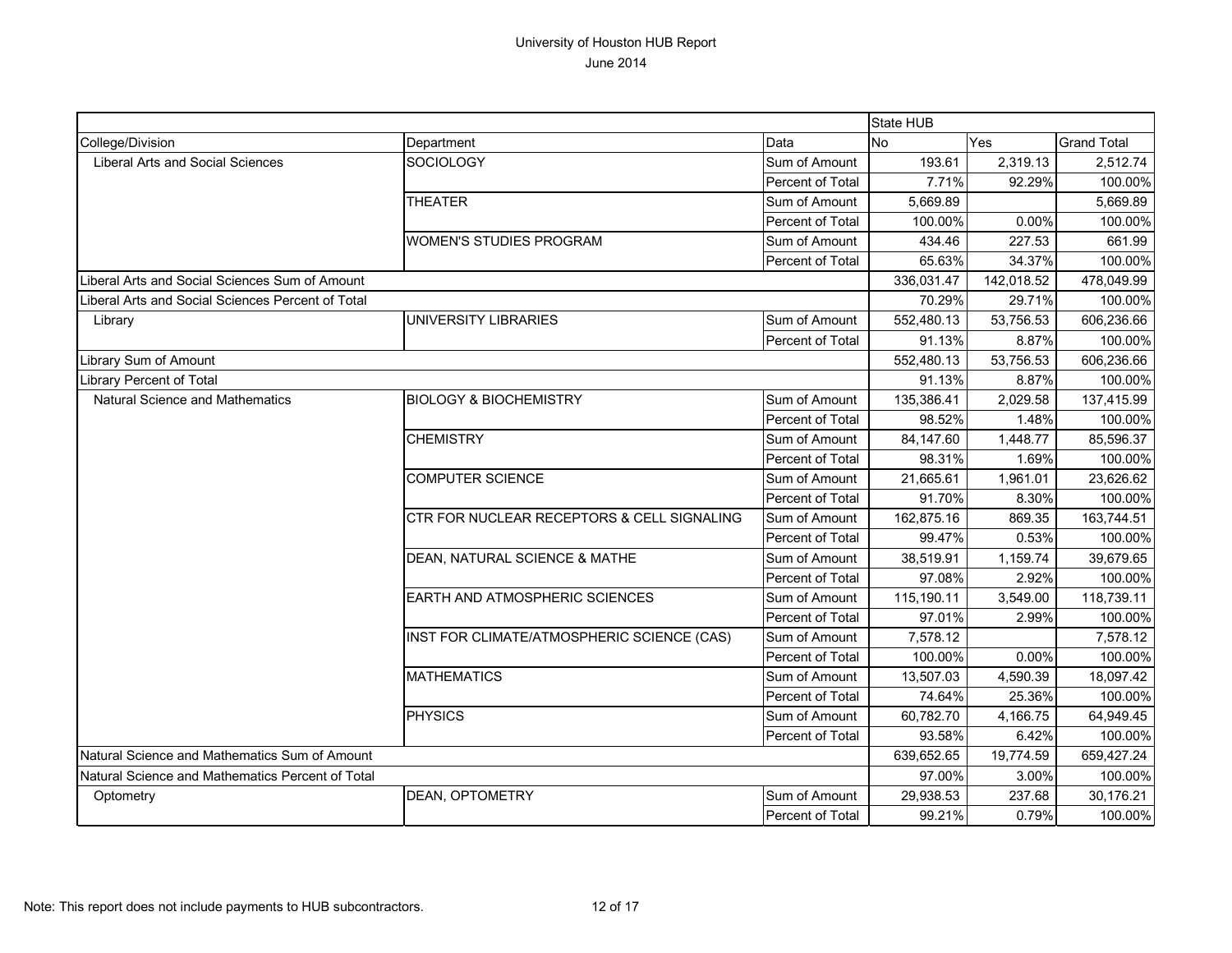|                            |                                           |                  | State HUB  |            |                    |
|----------------------------|-------------------------------------------|------------------|------------|------------|--------------------|
| College/Division           | Department                                | Data             | <b>No</b>  | Yes        | <b>Grand Total</b> |
| Optometry                  | OPT VISION SCIENCES                       | Sum of Amount    | 158,002.81 |            | 158,002.81         |
|                            |                                           | Percent of Total | 100.00%    | 0.00%      | 100.00%            |
|                            | <b>OPTOMETRY CLINIC</b>                   | Sum of Amount    | 480,545.67 | 4,948.24   | 485,493.91         |
|                            |                                           | Percent of Total | 98.98%     | 1.02%      | 100.00%            |
| Optometry Sum of Amount    |                                           |                  | 668,487.01 | 5,185.92   | 673,672.93         |
| Optometry Percent of Total |                                           |                  | 99.23%     | 0.77%      | 100.00%            |
| Pharmacy                   | <b>CLINICAL PHARMACY &amp; ADMINISTRA</b> | Sum of Amount    | 24,218.71  | 4,026.17   | 28,244.88          |
|                            |                                           | Percent of Total | 85.75%     | 14.25%     | 100.00%            |
|                            | <b>DEAN, PHARMACY</b>                     | Sum of Amount    | 30,021.01  | 4,942.73   | 34,963.74          |
|                            |                                           | Percent of Total | 85.86%     | 14.14%     | 100.00%            |
|                            | <b>EXPERIENTIAL PROGRAMS</b>              | Sum of Amount    | 11,358.41  | 5,740.17   | 17,098.58          |
|                            |                                           | Percent of Total | 66.43%     | 33.57%     | 100.00%            |
|                            | PHAR HEALTH OUTCOMES & POLICY             | Sum of Amount    |            | 1,273.57   | 1,273.57           |
|                            |                                           | Percent of Total | 0.00%      | 100.00%    | 100.00%            |
|                            | PHARMACOLOGICAL & PHARMACEUTIC            | Sum of Amount    | 42,784.00  | 224.73     | 43,008.73          |
|                            |                                           | Percent of Total | 99.48%     | 0.52%      | 100.00%            |
|                            | STUDENT SERVICES PHARMACY                 | Sum of Amount    | 4,510.19   | 1,622.28   | 6,132.47           |
|                            |                                           | Percent of Total | 73.55%     | 26.45%     | 100.00%            |
| Pharmacy Sum of Amount     |                                           | 112,892.32       | 17,829.65  | 130,721.97 |                    |
| Pharmacy Percent of Total  |                                           |                  | 86.36%     | 13.64%     | 100.00%            |
| Research                   | ANIMAL CARE OPERATIONS                    | Sum of Amount    | 39,841.98  | 67,932.53  | 107,774.51         |
|                            |                                           | Percent of Total | 36.97%     | 63.03%     | 100.00%            |
|                            | CENTER FOR ADVANCED COMPUTING & DATA SYS  | Sum of Amount    | 1,311.02   | 350.88     | 1,661.90           |
|                            |                                           | Percent of Total | 78.89%     | 21.11%     | 100.00%            |
|                            | CENTER FOR ADVANCED MATERIALS             | Sum of Amount    | 3,649.46   |            | 3,649.46           |
|                            |                                           | Percent of Total | 100.00%    | 0.00%      | 100.00%            |
|                            | <b>GRANTS AND CONTRACTS</b>               | Sum of Amount    | 902.91     | 28.95      | 931.86             |
|                            |                                           | Percent of Total | 96.89%     | 3.11%      | 100.00%            |
|                            | HOUSTON COASTAL CENTER                    | Sum of Amount    | 820.30     |            | 820.30             |
|                            |                                           | Percent of Total | 100.00%    | 0.00%      | 100.00%            |
|                            | OFFICE OF TECHNOLOGY MANAGEMENT           | Sum of Amount    | 104,737.49 | 27.50      | 104,764.99         |
|                            |                                           | Percent of Total | 99.97%     | 0.03%      | 100.00%            |
|                            | <b>RESEARCH</b>                           | Sum of Amount    | 3,505.52   | 1,772.91   | 5,278.43           |
|                            |                                           | Percent of Total | 66.41%     | 33.59%     | 100.00%            |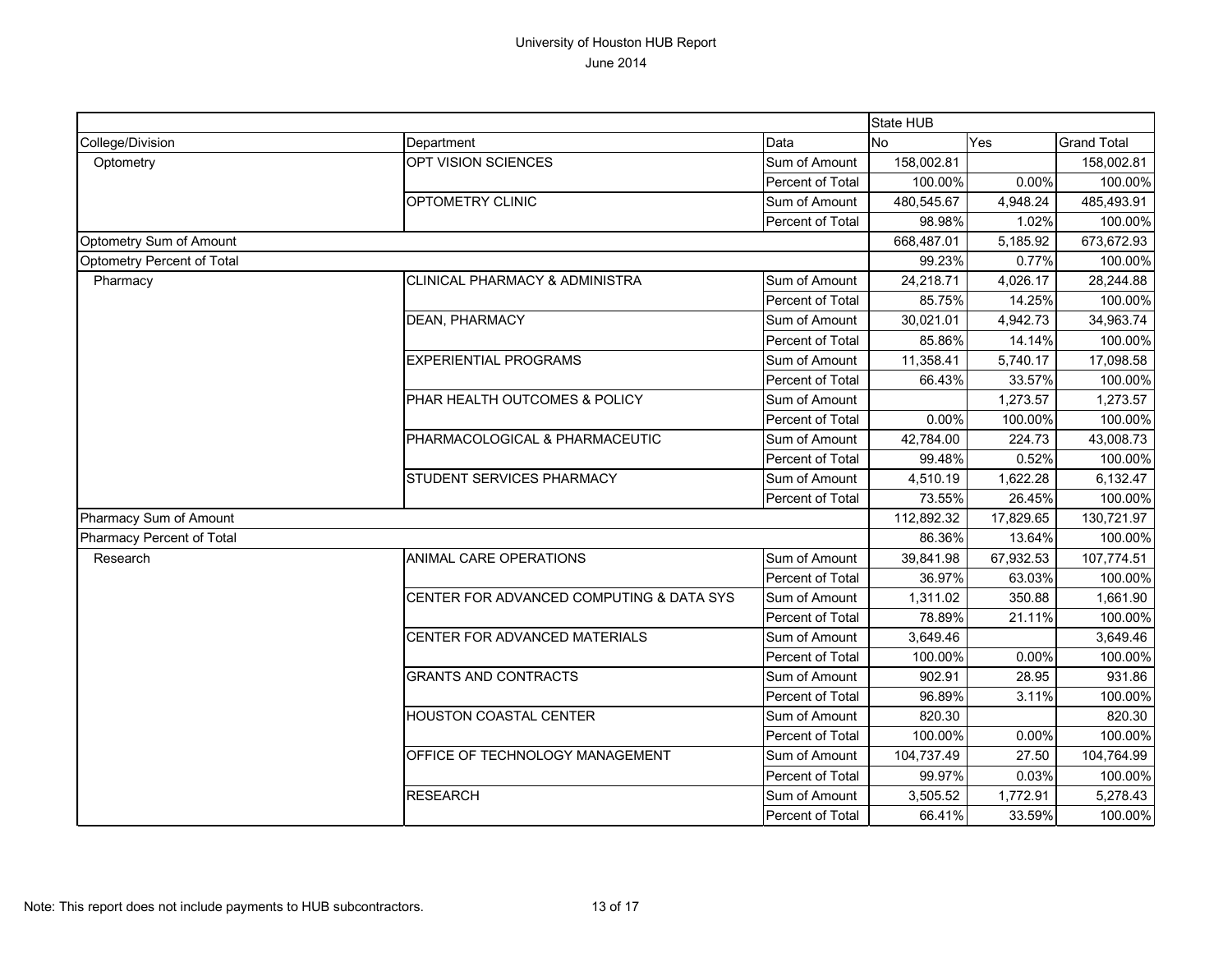|                           |                                           |                  |            | State HUB  |                    |  |
|---------------------------|-------------------------------------------|------------------|------------|------------|--------------------|--|
| College/Division          | Department                                | Data             | No         | Yes        | <b>Grand Total</b> |  |
| Research                  | <b>RESEARCH INFORMATION CENTER</b>        | Sum of Amount    | 3,388.92   | 153.90     | 3,542.82           |  |
|                           |                                           | Percent of Total | 95.66%     | 4.34%      | 100.00%            |  |
|                           | RESEARCH POLICIES/COMPLIANCE/COMMITTEES   | Sum of Amount    | 1,240.50   | 27.50      | 1,268.00           |  |
|                           |                                           | Percent of Total | 97.83%     | 2.17%      | 100.00%            |  |
|                           | SPACE VACUUM EPITAXY CENTER               | Sum of Amount    | 286.86     |            | 286.86             |  |
|                           |                                           | Percent of Total | 100.00%    | 0.00%      | 100.00%            |  |
|                           | <b>TIMES</b>                              | Sum of Amount    | 17,101.33  | 31,566.69  | 48,668.02          |  |
|                           |                                           | Percent of Total | 35.14%     | 64.86%     | 100.00%            |  |
|                           | TX CTR SUPERCONDUCTIVITY AT UH            | Sum of Amount    | 60,726.09  | 433.60     | 61,159.69          |  |
|                           |                                           | Percent of Total | 99.29%     | 0.71%      | 100.00%            |  |
|                           | TX OBESITY RESEARCH CENTER                | Sum of Amount    | 1,801.66   | 1,878.97   | 3,680.63           |  |
|                           |                                           | Percent of Total | 48.95%     | 51.05%     | 100.00%            |  |
|                           | UH SEQUENCING CORE FACILITY               | Sum of Amount    | 263,348.30 | 501.24     | 263,849.54         |  |
|                           |                                           | Percent of Total | 99.81%     | 0.19%      | 100.00%            |  |
| Research Sum of Amount    |                                           | 502,662.34       | 104,674.67 | 607,337.01 |                    |  |
| Research Percent of Total |                                           |                  | 82.76%     | 17.24%     | 100.00%            |  |
| <b>Student Affairs</b>    | <b>ADMISSIONS</b>                         | Sum of Amount    | 34,457.17  | 2,316.41   | 36,773.58          |  |
|                           |                                           | Percent of Total | 93.70%     | 6.30%      | 100.00%            |  |
|                           | <b>CAMPUS RECREATION</b>                  | Sum of Amount    | 31,649.16  | 1,966.57   | 33,615.73          |  |
|                           |                                           | Percent of Total | 94.15%     | 5.85%      | 100.00%            |  |
|                           | CENTER FOR STUDENT INVOLVEMENT            | Sum of Amount    | 24,875.97  | 9,771.01   | 34,646.98          |  |
|                           |                                           | Percent of Total | 71.80%     | 28.20%     | 100.00%            |  |
|                           | CENTER FOR STUDENT MEDIA                  | Sum of Amount    | 9,304.80   | 3,059.82   | 12,364.62          |  |
|                           |                                           | Percent of Total | 75.25%     | 24.75%     | 100.00%            |  |
|                           | <b>CENTER FOR STUDENTS W/DISABILITIES</b> | Sum of Amount    | 10,854.51  | 159.24     | 11,013.75          |  |
|                           |                                           | Percent of Total | 98.55%     | 1.45%      | 100.00%            |  |
|                           | CHILDREN'S LEARNING CENTER                | Sum of Amount    | 9,325.09   | 2,261.87   | 11,586.96          |  |
|                           |                                           | Percent of Total | 80.48%     | 19.52%     | 100.00%            |  |
|                           | COUNSELING AND PSYCH SVCS                 | Sum of Amount    | 1,546.09   | 1,199.83   | 2,745.92           |  |
|                           |                                           | Percent of Total | 56.30%     | 43.70%     | 100.00%            |  |
|                           | CTR FOR LEADERSHIP & FSL                  | Sum of Amount    | 309.94     | 71.24      | 381.18             |  |
|                           |                                           | Percent of Total | 81.31%     | 18.69%     | 100.00%            |  |
|                           | <b>DEAN OF STUDENTS</b>                   | Sum of Amount    | 5,365.00   | 581.08     | 5,946.08           |  |
|                           |                                           | Percent of Total | 90.23%     | 9.77%      | 100.00%            |  |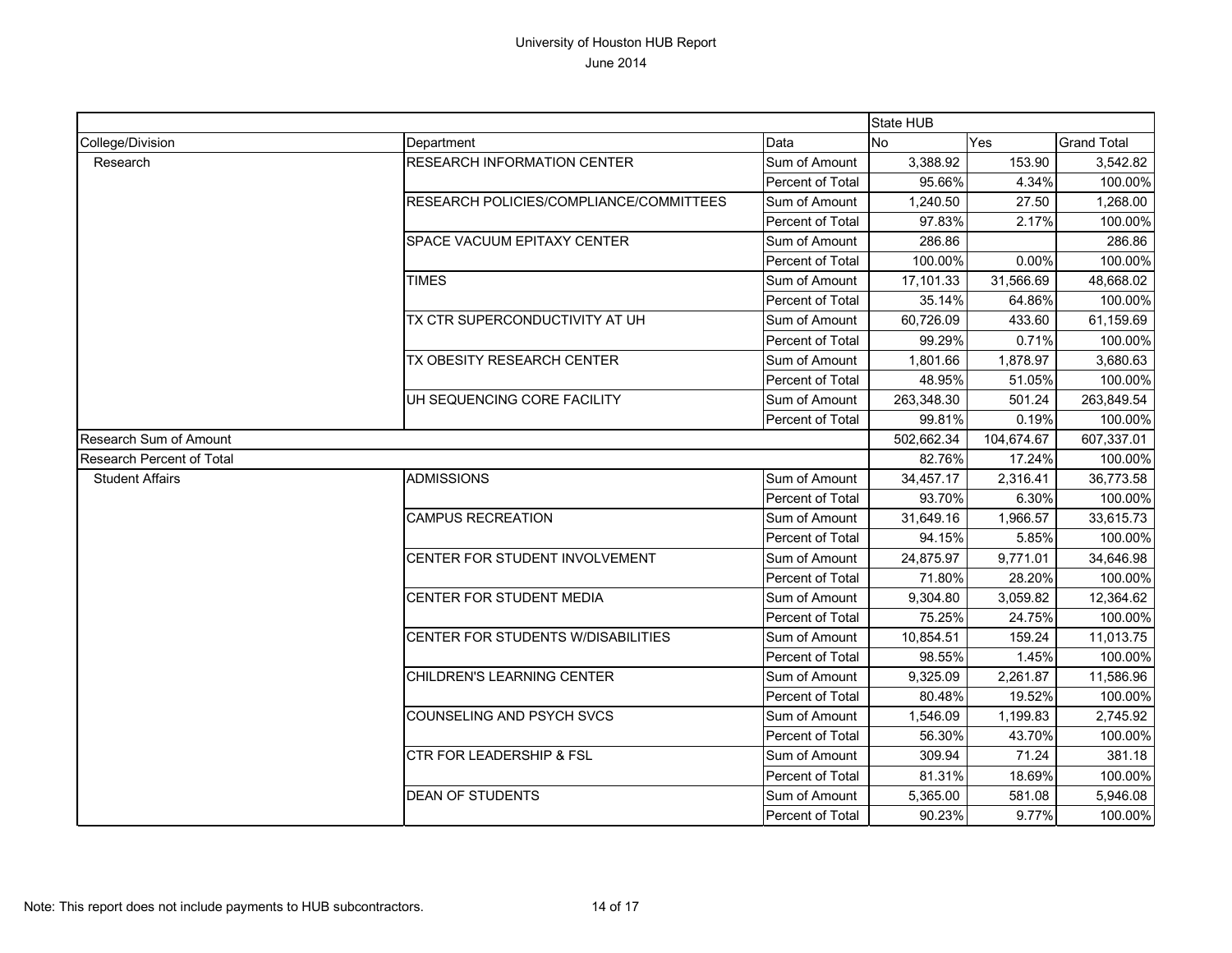|                                         |                                |                            | <b>State HUB</b>                                        |                                  |                                                                                                                                                                                                                                                                                                                                                                                                                                                                    |
|-----------------------------------------|--------------------------------|----------------------------|---------------------------------------------------------|----------------------------------|--------------------------------------------------------------------------------------------------------------------------------------------------------------------------------------------------------------------------------------------------------------------------------------------------------------------------------------------------------------------------------------------------------------------------------------------------------------------|
| College/Division                        | Department                     | Data                       | <b>No</b>                                               | Yes                              | <b>Grand Total</b>                                                                                                                                                                                                                                                                                                                                                                                                                                                 |
| <b>Student Affairs</b>                  | ENROLLMENT MANAGEMENT SERVICES | Sum of Amount              | 30,640.33                                               | 17,373.13                        | 48,013.46                                                                                                                                                                                                                                                                                                                                                                                                                                                          |
|                                         |                                | Percent of Total           | 63.82%                                                  | 36.18%                           |                                                                                                                                                                                                                                                                                                                                                                                                                                                                    |
|                                         | ENROLLMENT MGMT PROD SUPPORT   | Sum of Amount              | 8,330.73                                                | 1,090.37                         | 9,421.10                                                                                                                                                                                                                                                                                                                                                                                                                                                           |
|                                         |                                | Percent of Total           | 88.43%                                                  | 11.57%                           |                                                                                                                                                                                                                                                                                                                                                                                                                                                                    |
|                                         | <b>LGBT RESOURCE CENTER</b>    | Sum of Amount              | 1,107.54                                                | 12.99                            | 1,120.53                                                                                                                                                                                                                                                                                                                                                                                                                                                           |
|                                         |                                | Percent of Total           | 98.84%                                                  | 1.16%                            | 100.00%                                                                                                                                                                                                                                                                                                                                                                                                                                                            |
|                                         | REGISTRATION AND ACADEMIC RECO | Sum of Amount              | 14,235.58                                               | 731.06                           | 14,966.64                                                                                                                                                                                                                                                                                                                                                                                                                                                          |
|                                         |                                | Percent of Total           | 95.12%                                                  | 4.88%                            |                                                                                                                                                                                                                                                                                                                                                                                                                                                                    |
|                                         | <b>RELIGION CENTER</b>         | Sum of Amount              | 1,170.36                                                | 32.50                            | 1,202.86                                                                                                                                                                                                                                                                                                                                                                                                                                                           |
|                                         |                                | Percent of Total           | 97.30%                                                  | 2.70%                            |                                                                                                                                                                                                                                                                                                                                                                                                                                                                    |
|                                         | SCHOLARSHIPS AND FINANCIAL AID | Sum of Amount              | 5,503.70                                                | 1,065.60                         | 6,569.30                                                                                                                                                                                                                                                                                                                                                                                                                                                           |
|                                         |                                | Percent of Total           | 83.78%                                                  | 16.22%                           |                                                                                                                                                                                                                                                                                                                                                                                                                                                                    |
|                                         | <b>STUDENT AFFAIRS</b>         | Sum of Amount              | 862.18                                                  | 381.16                           | 100.00%<br>100.00%<br>100.00%<br>100.00%<br>100.00%<br>1,243.34<br>30.66%<br>100.00%<br>135,251.63<br>100.00%<br>39.09%<br>19,328.66<br>4,246.47<br>100.00%<br>21.97%<br>4,462.73<br>14,581.50<br>30.61%<br>100.00%<br>1,015.23<br>4,796.91<br>21.16%<br>100.00%<br>110,047.79<br>87.85%<br>100.00%<br>75.55<br>0.00%<br>100.00%<br>395.91<br>1,110.53<br>35.65%<br>100.00%<br>6,477.34<br>280.26<br>4.33%<br>100.00%<br>523,281.94<br>38.61%<br>100.00%<br>302.51 |
|                                         |                                | Percent of Total<br>69.34% |                                                         |                                  |                                                                                                                                                                                                                                                                                                                                                                                                                                                                    |
|                                         | STUDENT AFFAIRS IT SERVICES    | Sum of Amount              | 82,383.78<br>52,867.85<br>60.91%<br>15,082.19<br>78.03% |                                  |                                                                                                                                                                                                                                                                                                                                                                                                                                                                    |
|                                         |                                | Percent of Total           |                                                         |                                  |                                                                                                                                                                                                                                                                                                                                                                                                                                                                    |
|                                         | STUDENT HEALTH CENTER          | Sum of Amount              |                                                         |                                  |                                                                                                                                                                                                                                                                                                                                                                                                                                                                    |
|                                         |                                | Percent of Total           |                                                         |                                  |                                                                                                                                                                                                                                                                                                                                                                                                                                                                    |
|                                         | STUDENT HOUSING - RESIDENTIAL  | Sum of Amount              | 10,118.77                                               |                                  |                                                                                                                                                                                                                                                                                                                                                                                                                                                                    |
|                                         |                                | Percent of Total           | 69.39%                                                  |                                  |                                                                                                                                                                                                                                                                                                                                                                                                                                                                    |
|                                         | UNIVERSITY CAREER SERVICES     | Sum of Amount              | 3,781.68                                                |                                  |                                                                                                                                                                                                                                                                                                                                                                                                                                                                    |
|                                         |                                | Percent of Total           | 78.84%                                                  |                                  |                                                                                                                                                                                                                                                                                                                                                                                                                                                                    |
|                                         | UNIVERSITY CENTER              | Sum of Amount              | 13,366.19                                               | 96,681.60<br>202,023.93<br>0.00% |                                                                                                                                                                                                                                                                                                                                                                                                                                                                    |
|                                         |                                | Percent of Total           | 12.15%                                                  |                                  |                                                                                                                                                                                                                                                                                                                                                                                                                                                                    |
|                                         | URBAN EXPERIENCE VPSA          | Sum of Amount              | 75.55                                                   |                                  |                                                                                                                                                                                                                                                                                                                                                                                                                                                                    |
|                                         |                                | Percent of Total           | 100.00%                                                 |                                  |                                                                                                                                                                                                                                                                                                                                                                                                                                                                    |
|                                         | <b>WELLNESS CENTER</b>         | Sum of Amount              | 714.62                                                  |                                  |                                                                                                                                                                                                                                                                                                                                                                                                                                                                    |
|                                         |                                | Percent of Total           | 64.35%                                                  |                                  |                                                                                                                                                                                                                                                                                                                                                                                                                                                                    |
|                                         | <b>WOMEN'S RESOURCE CENTER</b> | Sum of Amount              | 6,197.08                                                |                                  |                                                                                                                                                                                                                                                                                                                                                                                                                                                                    |
|                                         |                                | Percent of Total           | 95.67%                                                  |                                  |                                                                                                                                                                                                                                                                                                                                                                                                                                                                    |
| Student Affairs Sum of Amount           |                                |                            | 321,258.01                                              |                                  |                                                                                                                                                                                                                                                                                                                                                                                                                                                                    |
| <b>Student Affairs Percent of Total</b> |                                |                            | 61.39%                                                  |                                  |                                                                                                                                                                                                                                                                                                                                                                                                                                                                    |
| Technology                              | CENTER FOR FUTURE OF HEALTH    | Sum of Amount              | 302.51                                                  |                                  |                                                                                                                                                                                                                                                                                                                                                                                                                                                                    |
|                                         |                                | <b>Percent of Total</b>    | 100.00%                                                 |                                  | 100.00%                                                                                                                                                                                                                                                                                                                                                                                                                                                            |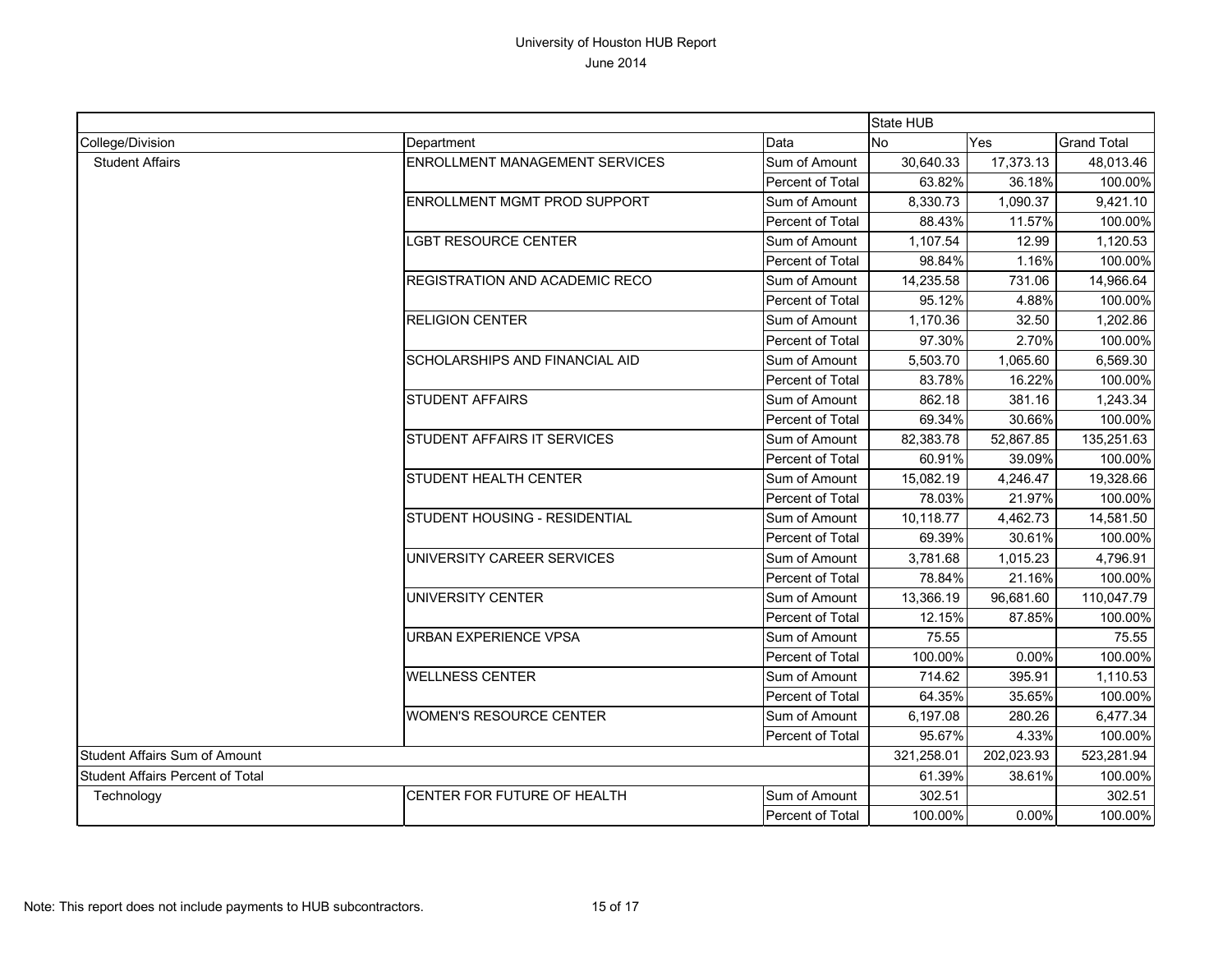|                                    |                                         |                  | State HUB |           |                    |
|------------------------------------|-----------------------------------------|------------------|-----------|-----------|--------------------|
| College/Division                   | Department                              | Data             | <b>No</b> | Yes       | <b>Grand Total</b> |
| Technology                         | CENTER FOR TECHNOLOGY LITERACY          | Sum of Amount    | 4,056.79  | 1,614.60  | 5,671.39           |
|                                    |                                         | Percent of Total | 71.53%    | 28.47%    | 100.00%            |
|                                    | <b>CONSTRUCTION MANAGEMENT</b>          | Sum of Amount    | 357.85    | 2,183.16  | 2,541.01           |
|                                    |                                         | Percent of Total | 14.08%    | 85.92%    | 100.00%            |
|                                    | CTR FOR INFO SCRTY, RES & EDU           | Sum of Amount    | 599.99    |           | 599.99             |
|                                    |                                         | Percent of Total | 100.00%   | 0.00%     | 100.00%            |
|                                    | DEAN, TECHNOLOGY                        | Sum of Amount    | 11,934.09 | 6,858.87  | 18,792.96          |
|                                    |                                         | Percent of Total | 63.50%    | 36.50%    | 100.00%            |
|                                    | <b>ENGINEERING TECHNOLOGY</b>           | Sum of Amount    | 4,832.73  | 233.77    | 5,066.50           |
|                                    |                                         | Percent of Total | 95.39%    | 4.61%     | 100.00%            |
|                                    | HUMAN DEVELOP AND CONSUMER SCI          | Sum of Amount    | 34,363.36 | (306.31)  | 34,057.05          |
|                                    |                                         | Percent of Total | 100.90%   | $-0.90%$  | 100.00%            |
|                                    | <b>INFORMATION &amp; LOGISTICS TECH</b> | Sum of Amount    | 9,338.75  | 4,735.68  | 14,074.43          |
|                                    |                                         | Percent of Total | 66.35%    | 33.65%    | 100.00%            |
|                                    | TX MANUFACTURING ASSISTANCE CTR (TMAC)  | Sum of Amount    | 229.98    | 89.18     | 319.16             |
|                                    |                                         | Percent of Total | 72.06%    | 27.94%    | 100.00%            |
| Technology Sum of Amount           |                                         | 66,016.05        | 15,408.95 | 81,425.00 |                    |
| <b>Technology Percent of Total</b> |                                         |                  | 81.08%    | 18.92%    | 100.00%            |
| <b>University Advancement</b>      | <b>ADVANCEMENT EVENTS</b>               | Sum of Amount    | 3,887.25  | 145.12    | 4,032.37           |
|                                    |                                         | Percent of Total | 96.40%    | 3.60%     | 100.00%            |
|                                    | <b>ANNUAL GIVING</b>                    | Sum of Amount    | 51,515.79 | 2,395.28  | 53,911.07          |
|                                    |                                         | Percent of Total | 95.56%    | 4.44%     | 100.00%            |
|                                    | <b>DEVELOPMENT</b>                      | Sum of Amount    | 3,914.67  | 2,756.89  | 6,671.56           |
|                                    |                                         | Percent of Total | 58.68%    | 41.32%    | 100.00%            |
|                                    | <b>DONOR &amp; ALUMNI RECORDS</b>       | Sum of Amount    | 17.85     |           | 17.85              |
|                                    |                                         | Percent of Total | 100.00%   | 0.00%     | 100.00%            |
|                                    | MARKETING-ADVANCEMENT                   | Sum of Amount    | 3,727.00  | (74.80)   | 3,652.20           |
|                                    |                                         | Percent of Total | 102.05%   | $-2.05%$  | 100.00%            |
|                                    | PLANNED GIVING                          | Sum of Amount    | 914.66    | 2,604.62  | 3,519.28           |
|                                    |                                         | Percent of Total | 25.99%    | 74.01%    | 100.00%            |
|                                    | PROSPECT MANAGEMENT & RESEARCH          | Sum of Amount    | 5,956.00  |           | 5,956.00           |
|                                    |                                         | Percent of Total | 100.00%   | 0.00%     | 100.00%            |
|                                    | UNIVERSITY ADVANCEMENT                  | Sum of Amount    | 45,194.32 | 15,579.72 | 60,774.04          |
|                                    |                                         | Percent of Total | 74.36%    | 25.64%    | 100.00%            |